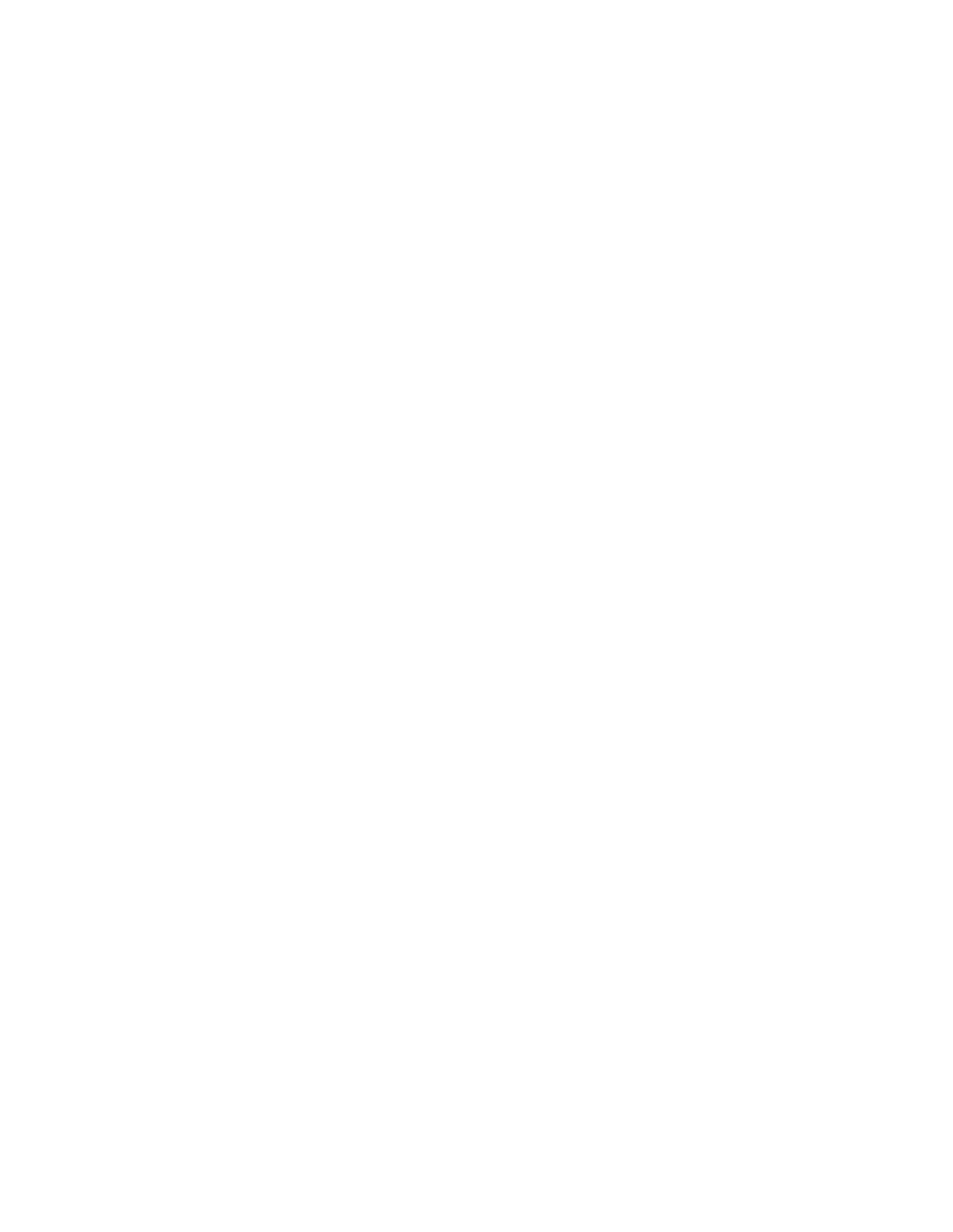#### **Introduction**

Security and development are closely interlinked. War and political violence do not concentrate exclusively on governmental targets – they also harm civilians and their homes and livelihoods, and they exacerbate inter-ethnic and inter-social conflict. Furthermore, the destruction of public capacities affects not only the high political institutions of a state but all kinds of institutions framing economic and social daily life. And this causal link also works the other way around: poverty and institutional weakness make it easier for both challengers and incumbents to gain support for political violence and war.

The link between security and development is so obvious that it needs no further explanation; it is a point of general consensus among both security and development actors, at the European as well as the global level. The EU Security Strategy states that "security is a precondition of development" (EU, 2003:2), and the EU consensus on development holds that "without development and poverty eradication no sustainable peace will occur" (EU, 2006:46).

The Commitment to Development Index (CDI), an index assessing the policies of wealthy nations from a development perspective, keeps track of their commitment to security and development by scoring positively those countries that contribute to international peace missions and sea lane control, and scoring negatively those that export arms to militaristic and totalitarian regimes, or that do not comply with international disarmament conventions. These measures do not cover the whole range of possible actions in favor of security and development, but they are indicators that can facilitate comparison among countries and years.

In *section one*, we look at the different dimensions of security, the definition of the developmentsecurity nexus, and the way this is operationalized in the CDI. In *section two*, we address the main goal of the paper: assessing Europe's performance on those aspects of security having an impact on development by using CDI data. This index gives Europe a very negative score in comparison to other countries, and in comparison to its own performance viv-à-vis other components of the CDI. In *section three*, we complement CDI data with some qualitative information that is not captured by the index and that examines Europe's profile as a security actor. Based on both analyses, we conclude that the EU contribution to security and development is relevant but unbalanced (*section four*). In other words, we consider that the overall EU contribution to development through security is not so mediocre as suggested by its score in the CDI, which is focused on military contributions to global security. Finally, we make some recommendations on how to assess other contributions to global security, and how to improve specific contributions by Europe to the defense dimension of security.

#### **1. How are security and development interlinked?**

The close link between security and development is not subject to debate, but a precise description of how both concepts are interlinked may help countries to better plan their interventions when pursuing both goals. Such a definition is also needed in order to rigorously analyze how countries are actually contributing to development through security, and vice versa. How can we assess a country's commitment to development by way of its security policies?

The way this is accomplished in the CDI is by looking at countries' compliance with international agreements and norms on global security. The index rewards contributions to internationally condoned military interventions (peacekeeping operations, humanitarian interventions, and sea lane protection), and their participation in international security treaties, while it penalizes arms exports to undemocratic and militaristic governments. So, the index focuses on security as a prerequisite for development.

The above-mentioned indicators are synthetized into a security component that makes up part of a composite index ranking rich countries according to their global responsibility, in seven policy areas: finance, trade, environment, aid, technology, migration, and security. Some of these policies also have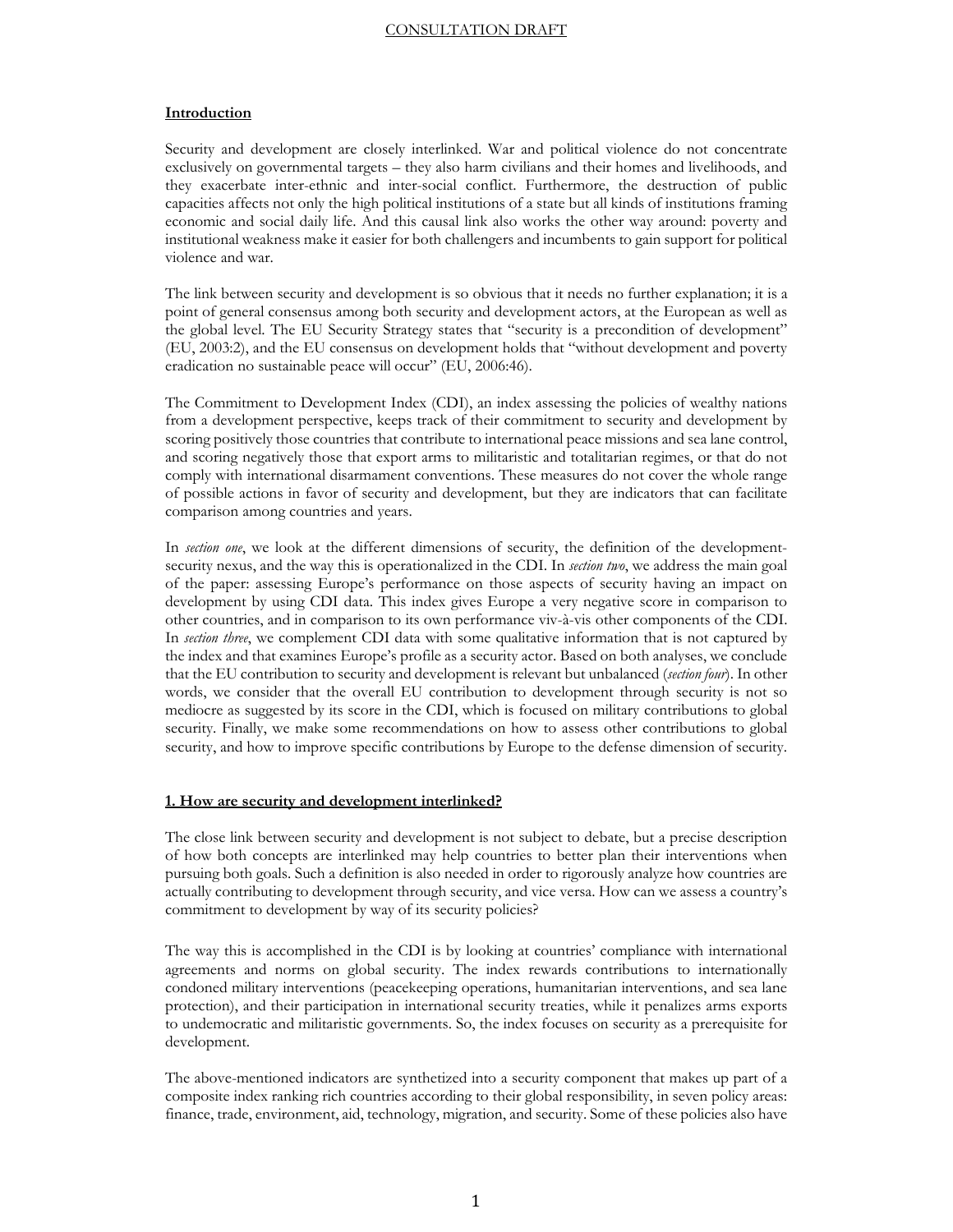a security dimension that is captured by the index – for instance, the finance component includes a subcomponent on financial transparency which indicates a country's commitment to fighting against illicit financial flows; the migration component rewards countries for hosting refugees, etc. The security component, however, adheres to a narrow concept of security focusing on the defense aspects of security policy.

In order to usefully employ CDI data on security, two main caveats must be considered. First, nonmilitary contributions to security which may directly affect developing countries (e.g., intelligence support in counter-terrorist operations) are not taken into account. Second, despite the name of the index, it does not amount to an operationalization of the concept "security-development nexus".

Since these two conceptual aspects weigh heavily in current debates about global security, we attempt to develop both in the following paragraphs, also suggesting some ways to complement CDI data when assessing a country's commitment to security and development<sup>1</sup>.

#### *The security-development nexus*

Conceptual work by the UN International Peace Academy (Tschirgi, 2003) considers peace-building to be the link between security and development, framing under this term the "diverse and overlapping international agendas for peace": conflict prevention, conflict management, and postconflict reconstruction. Peace-building would include normative developments, policy developments, operational responses, institutional reform, and new institutional agreements. Military operations therefore represent just one of five classes of peace-building interventions.

Hurwitz and Peak (2004) have a similar view of the security-development nexus, but they provide a different classification for peace-building interventions: governance support, security sector reform, and the establishment of the rule of law. This classification does not include military interventions, and this probably better reflects the way the international community uses the term "development nexus".

Amer *et al.* (2013) understand that the 9/11 attacks and the distinct evolutions of East Asia and Africa will unavoidably provoke reflection on the relationship between development and security (and vice versa), but they are very critical of the way in which the connection has been integrated into policy papers of the most influential actors (UN, OECD, EU, US, etc.). They feel that the conceptualized nexus lacks clarity and credibility, and that in practice this has resulted in the securitization of development aid, which may be counterproductive as it poses challenges for any long-term engagements necessary for sustainable peace2.

Although the term "security-development nexus" should frame (in theory) the specific interconnections between both phenomena, it refers (in practice) to an approach in international security interventions that (1) emphasizes the importance of national state capacities to ensure longterm stability, and (2) includes specific measures to reinforce such capacities. In this paper, we will use the term in this sense. We will look at how Europe has integrated this approach into its security policies, assuming that a capacity-building dimension in security policies does more than make security sustainable (in fact, the results of the capacity-building component have been rather limited, both in the latest complex military interventions (e.g. Libya, Iraq, Afghanistan) as well as in more limited training missions in Guinea, Somalia, or Mali) – it also complements socio-economic development.

<sup>1</sup> See EU (2013) EU (2014b) and EU 2015.

<sup>2</sup> Boonstra, J, and N. Shapovalova (2012) provide clear examples of the limitations of the rhetoric on securitydevelopment nexus by analyzing EU policies towards Tajikistan.

Thinking security, doing development? The security-development nexus in European policies towards Tajikistan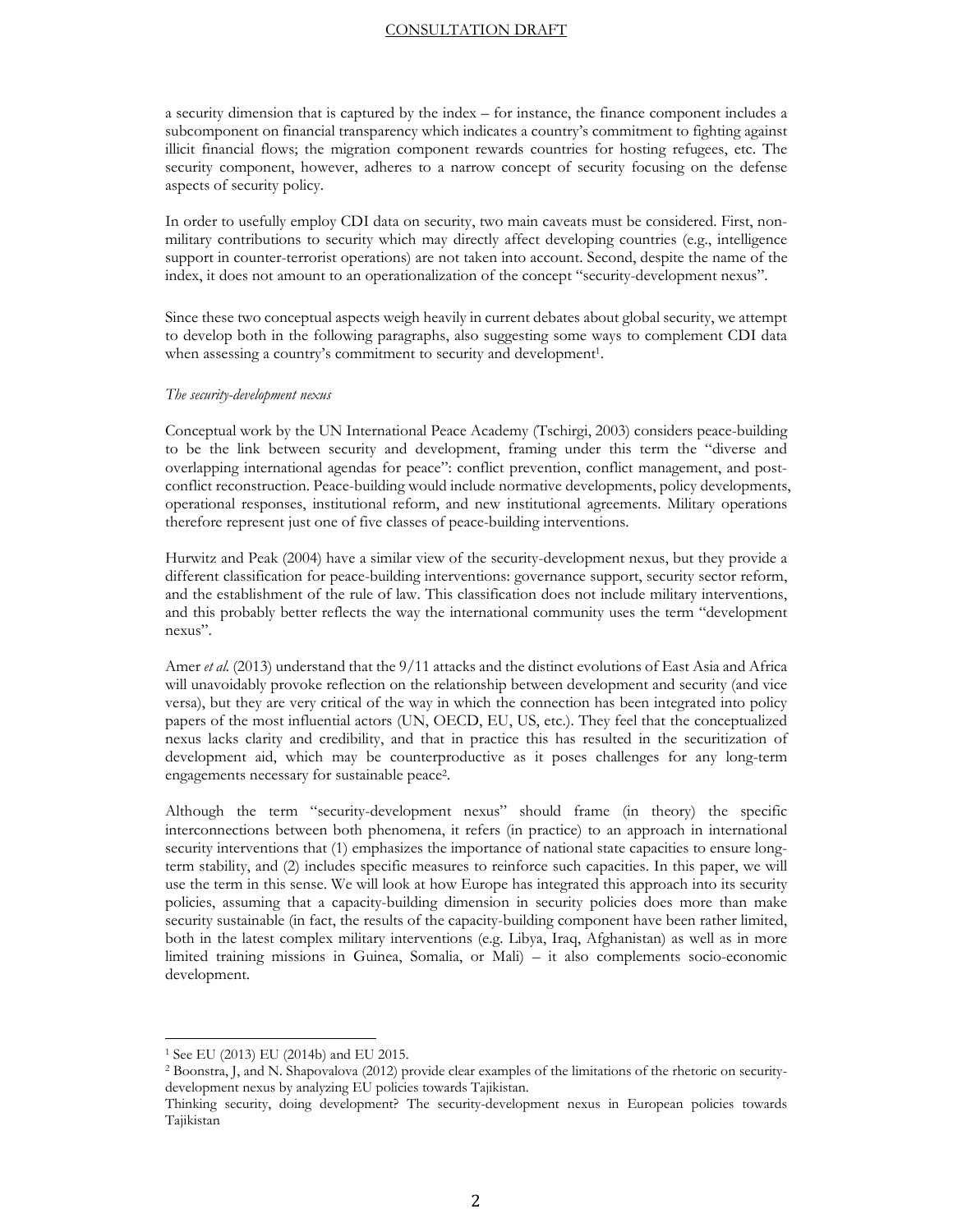#### *Non-military dimensions of global security*

Global security, regardless of how it contributes to long-term development, is also going through a redefinition in the international community. During the Cold War it mostly referred to armament and armed conflicts, while today it frames a more complex and diverse set of risks. Beyond armed conflicts, global security involves non-military interventions around border control, anti-terrorist activities, maritime security, the fight against organized crime and human trafficking, etc.

The broad meaning of security is often expressed as "human security" following the UNDP Report (1994) which shifted attention away from military threats to "chronic threats such as hunger, disease and repression", along with "protection from sudden and hurtful disruption in the patterns of daily life"3. In order to integrate this vision in our analysis, we will gather some information on international missions whose functioning appears similar to those accounted for by the CDI, but which are not military missions in a strict sense (e.g., civilian missions).

Avoiding vague concepts and broad definitions is understandable when building a composite index, but this obviously limits the scope of the ultimate assessment. As explained in Box 1, most indicators in this policy area provided by research institutions focus on a very specific dimension, and the CDI is probably the most comprehensive. However, as we shall see, understanding the role of Europe in global security requires looking at the interventions that are being deployed from a comprehensive security approach but that are not covered by the CDI.

<sup>&</sup>lt;sup>3</sup> For a comprehensive review of conceptualizations of human security, see Taylor (2004).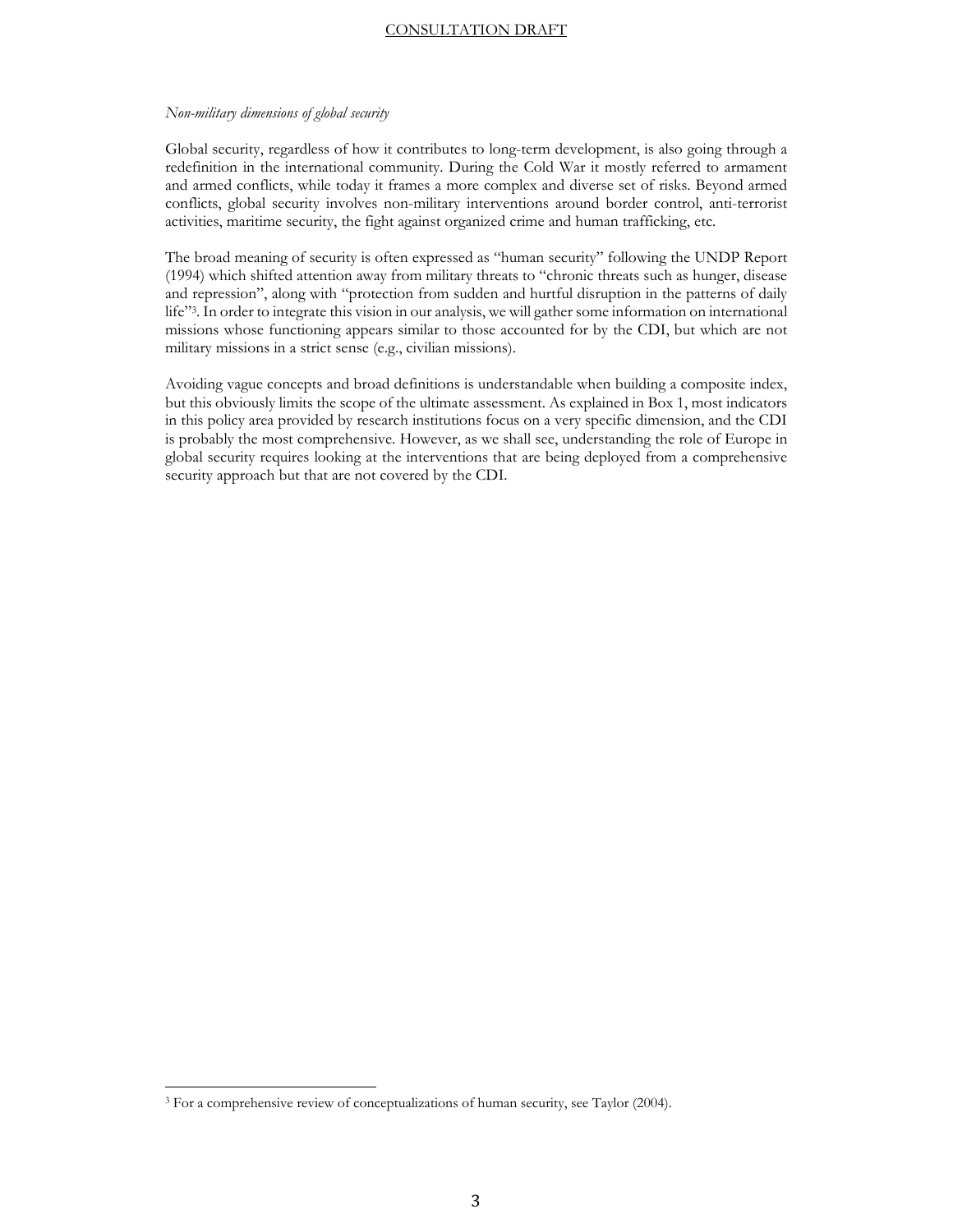| Indicator<br>Arms Transfers<br>Database         | Description<br>The SIPRI Arms Transfers Database contains<br>information on all transfers of major conventional<br>weapons from 1950. Its latest edition showed that<br>the USA and Russia accounted for more than half of<br>global arms trade.                                                                             | Source<br>The Stockholm International<br>Peace research Institute (SIPRI) |  |  |
|-------------------------------------------------|------------------------------------------------------------------------------------------------------------------------------------------------------------------------------------------------------------------------------------------------------------------------------------------------------------------------------|---------------------------------------------------------------------------|--|--|
| Military<br>Expenditure<br>Database             | The SIPRI Military Expenditure Database contains<br>time series on the military spending of 171 countries<br>since 1988 and since 1949 for NATO founders. Its<br>latest edition shows that global military expenditure<br>fell in 2013 by 1.9 percent in real terms, to<br>\$1.747 trillion.                                 | The Stockholm International<br>Peace Research Institute (SIPRI)           |  |  |
| Multilateral<br>Peace<br>Operations<br>Database | <b>SIPRI</b><br>database<br>Multilateral<br>The<br>Peace<br>on<br>Operations provides comprehensive, reliable, and<br>authoritative data on all multilateral peace operations<br>(both UN and non-UN) conducted around the<br>world.                                                                                         | The Stockholm International<br>Peace Research Institute (SIPRI)           |  |  |
| Global<br><b>Terrorism Index</b>                | The Global Terrorism Index (GTI) is the first index<br>to systematically rank and compare 162 countries<br>according to the impact of terrorism.                                                                                                                                                                             | Institute for Economics and<br>Peace                                      |  |  |
| The Nuclear<br><b>Threat Index</b>              | The NTI Index was created to assess the security of<br>nuclear materials around the world, and to encourage<br>governments to take actions and provide assurances<br>about the security of the world's deadliest materials.<br>It has sparked international discussions about<br>priorities required to strengthen security. | <b>Nuclear Threat Initiative</b>                                          |  |  |
| <b>Global Peace</b><br>Index                    | The Global Peace Index ranks 162 countries<br>(covering 99.6 percent of the world's population)<br>based on three dimensions of peace. The 2014<br>edition found that peace has deteriorated since 2008<br>in 111 countries, while it has improved in only 51.                                                               | Institute for Economics and<br>Peace                                      |  |  |
| <b>Military Global</b><br>Presence              | A component of the Elcano Global Presence Index,<br>this measures countries' military presence in the<br>world, taking into account both troop deployment<br>and equipment projection. Its latest edition shows<br>that the US has more than four times Europe's<br>military global presence.                                | <b>Elcano Royal Institute</b>                                             |  |  |
| Cluster<br><b>Munition</b><br>Monitor           | The CMM monitors signatories of the 2008<br>Convention on Cluster Munitions. A total of 116<br>states had signed or acceded to the Convention on<br>Cluster Munitions as of 25 March 2015.                                                                                                                                   | <b>Landmine and Cluster Munition</b><br>Monitor                           |  |  |
| Landmine<br>Monitor                             | The LM monitors signatories of the<br>1997<br>Convention on the Prohibition of the Use,<br>Stockpiling, Production and Transfer of Anti-<br>Personnel Mines and on their Destruction. There<br>were 162 party states and one signatory to the Mine<br>Ban Treaty as of November 2014.                                        | <b>Landmine and Cluster Munition</b><br>Monitor                           |  |  |

## **Box 1: Monitoring global security through quantitative indicators**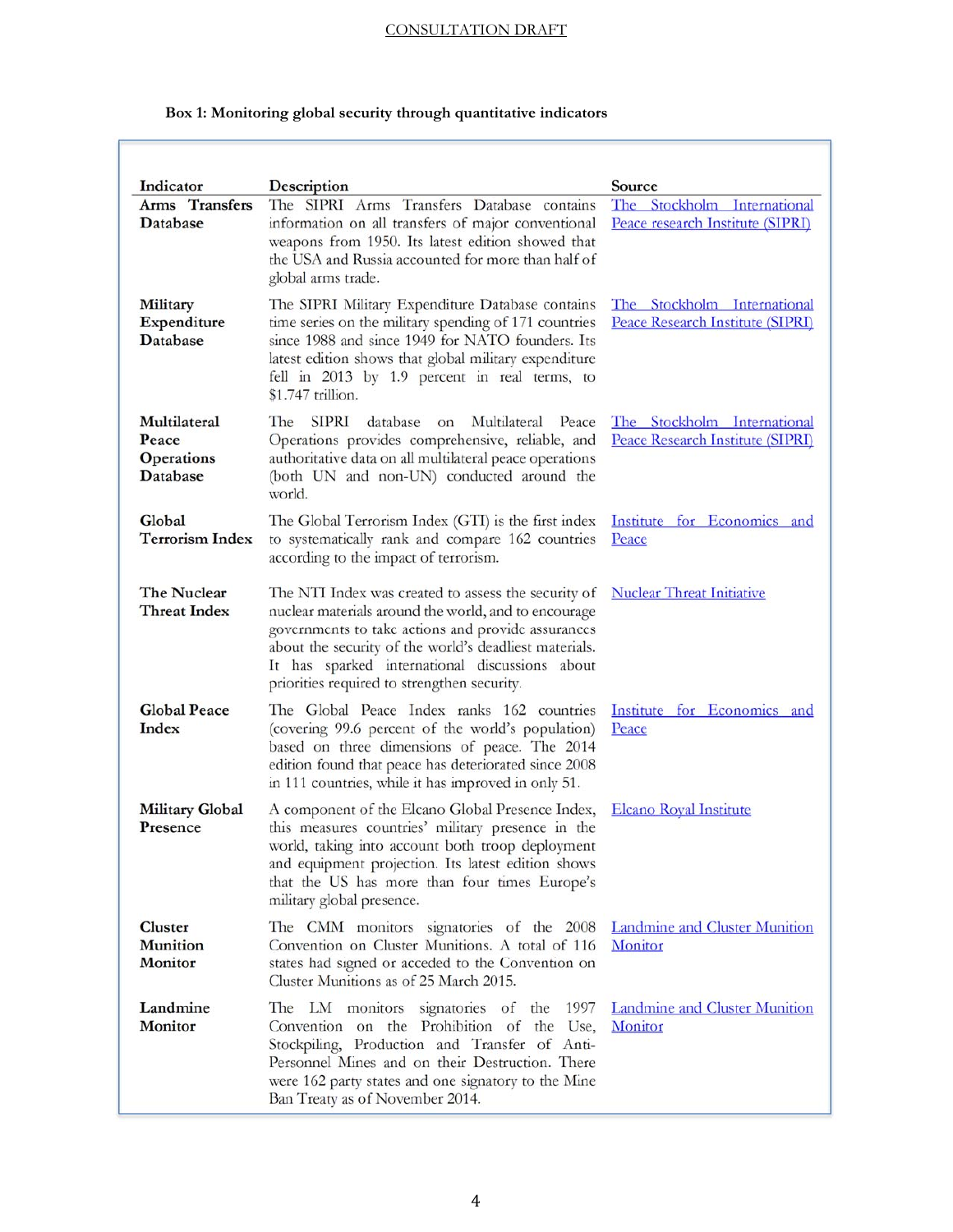#### **2. Key findings: Europe's performance in the CDI - security component**

Security is the policy area where Europe performs worst, according to the CDI. The index shows that Europe is a generous donor, and a responsible actor in environmental issues, but that it has much room for improvement in security and technology. It can also do more in trade, finance, and migration policies.

#### **Table 1. Europe's commitment to development, CDI 2013**

|                | Country              | Aıd | Trade    |     | Finance Migration | Environment | Security | Technology | Overall |
|----------------|----------------------|-----|----------|-----|-------------------|-------------|----------|------------|---------|
|                | New Zealand          | 3.4 | 8.1      | 4.2 | 6.7               | $\circ$     |          | 4.4        | 5.7     |
| 2              | Australia            | 3.8 | 7.1      | 5.7 | 6.9               | 3.8         |          | 4.7        | 5.3     |
| 3              | Canada               | 3.7 | $\Omega$ | 5.3 | 7.6               | 2.6         | 5.6      | 5.3        | 5.2     |
| $\overline{4}$ | Europe               | 4.8 | 5.1      | 5.3 | 5.1               |             | 3.9      | 4.9        | 5.1     |
| .5             | <b>United States</b> |     | 7.1      | 5.1 | 3.6               | 4.3         | 4.6      | 4.7        | 4.6     |
| 6              | lapan                |     | 1.6      | 3.9 | 2.3               | 3.8         | 4.5      | 6.2        | 3.3     |
| 6              | South Korea          |     |          | 4.9 | 57                | 4.3         | 1.3      | 6.8        | 3.3     |

 $\mathbf{I}$ 

Standings/Europe as a single entity

Source: CGD

l

When comparing Europe with other countries, its commitment to global security is also very low. It is the second-worst performer in the security ranking, above only South Korea, which performs below average in almost all the policy areas examined by the CDI. The European score in security is especially negative considering that the security component registers one of the widest ranges of variation in the CDI (New Zealand, 7.1 - South Korea, 1.3).

#### **Table 2. Security Component Ranking, CDI 2013**

| Rank.          | Country       | Overall score |
|----------------|---------------|---------------|
| 1              | New Zealand   | 7.1           |
| 2              | Canada        | 5.6           |
| 3              | Australia     | 5.0           |
| $\overline{4}$ | United States | 4.6           |
| 5              | Japan         | 4.5           |
| 6              | EU            | 4.0           |
|                | Europe        | 3.9           |
| 8              | South Korea   | 1.3           |

#### Source: CGD

An indicator-by-indicator analysis of Europe's performance shows that Europe actually has a medium-level commitment in all measures. In a ranking of seven countries, Europe stands in the fourth position in each of the three security indicators of the CDI: military spending, arms exports, and arms convention ratification. Paradoxically, it ranks sixth when the three indicators are aggregated into one single score. The reason for this is that other countries register negative scores in some indicators and very positive scores in others. The US, for instance, is the country that has refuted the greatest number of conventions4 but has made the highest contributions to international

<sup>4</sup> The following conventions monitored by the CDI have not been ratified by the US: the Comprehensive Nuclear Test Ban Treaty, the Mine Ban Treaty, the International Criminal Court Convention, and the Convention on Cluster Munitions. At the same time, the US is party to many non-CDI listed arms control and disarmament treaties. See: www.state.gov/t/avc/trt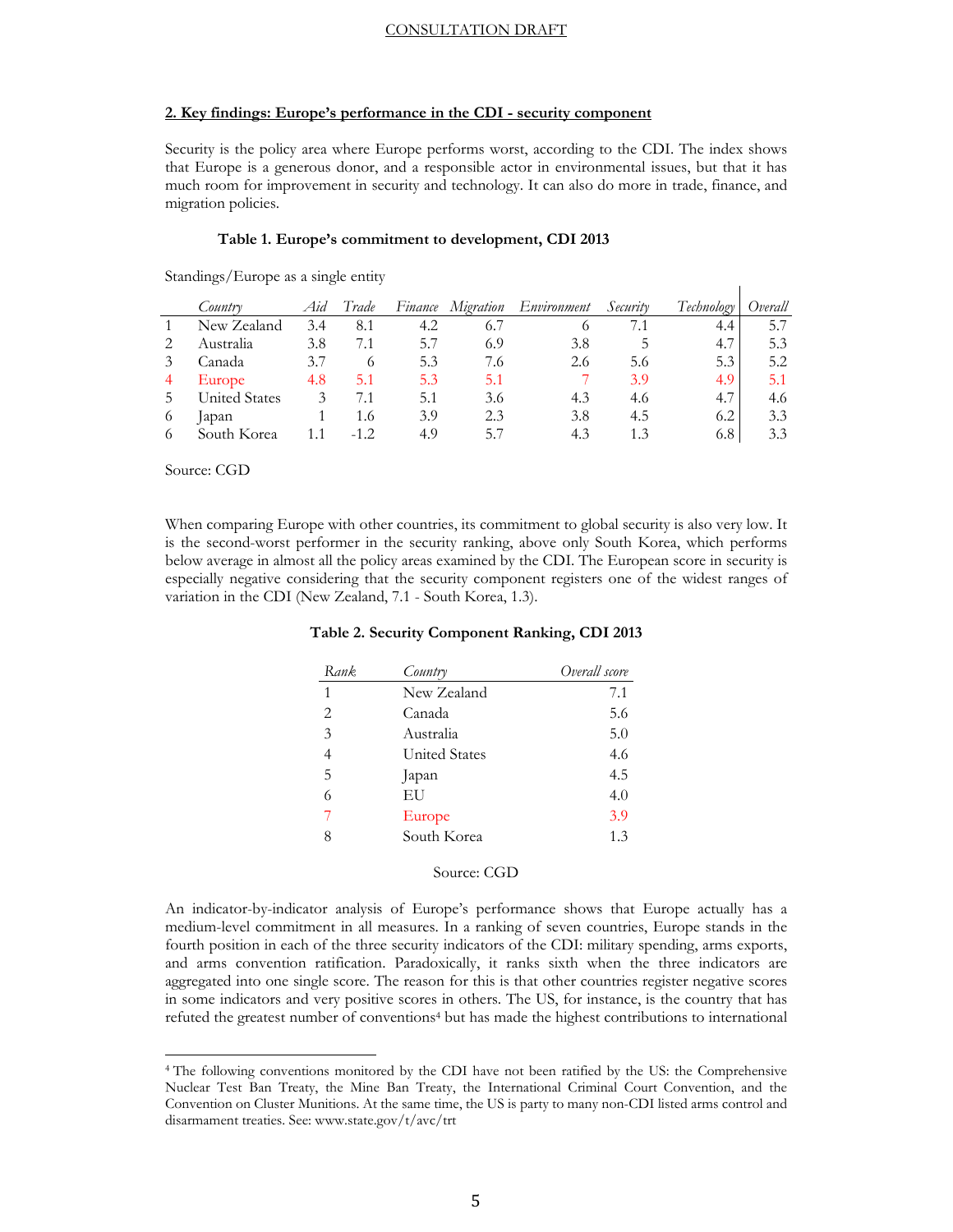military missions, both in absolute and relative terms. Conversely, Japan's contributions to military missions are very low, but the country has ratified all the conventions, and (so far) remains a minor arms exporter<sup>5</sup>.

|      |                      | Military<br>spending | Arms<br><b>Exports</b> | <b>Ratifications</b> |                      |
|------|----------------------|----------------------|------------------------|----------------------|----------------------|
| Rank | Country              | Score                | Score                  | <b>Score</b>         | <b>Overall score</b> |
|      | New Zealand          | 6.5                  | 10.0                   | 5.4                  | 7.1                  |
| 2    | Canada               | 4.1                  | 9.5                    | 4.7                  | 5.6                  |
| 3    | Australia            | 7.4                  | 0,0                    | 5.4                  | 5.0                  |
| 4    | <b>United States</b> | 8.0                  | $-0.3$                 | 2.7                  | 4.6                  |
| 5    | Japan                | 1.2                  | 10.0                   | 5.4                  | 4.5                  |
| 6    | <b>Europe</b>        | 5.3                  | 0.4                    | 4.8                  | <b>3.9</b>           |
|      | South Korea          | 0.6                  | 0.0                    | 4.1                  | 1.3                  |
|      | Europe's rank        | #4                   | #4                     | #4                   | #6                   |
|      | Weight               | 50%                  | 25%                    | 25%                  |                      |

#### **Table 3. Security Ranking, CDI 2013: component breakdown**

**Military** 

#### Source: CGD

Furthermore, Europe shows a very negative trend. As per the following graph, most countries' scores are worsening, but Europe's negative trend is more pronounced than others' and sharpens in the final years of the series, 2012 and 2013. According to the CDI tables, this corresponds almost entirely to changes in the arms exports score. Eastern EU countries were incorporated into this series in those same years, but only the Czech Republic registers a significantly negative score in this indicator. The countries having a major influence in this result are actually Sweden (-2,46 from 2011 to 2012), Belgium (-1,91), the UK (-1,78), France (-0,53) and Spain. (-0,42). We go into detail about the issue of arms exports in section 3.2.



**Figure 1. CDI Security Component, trends** 

Source: CGD

l

No matter what the baseline (other countries, other components, other years), Europe does not evince a strong commitment to global security in the CDI. This might seem contradictory, given its reputation in the defense of international law and multilateralism. In the following paragraphs, we

<sup>5</sup> According to recent decisions by the Abe government, this will probably change in the coming years.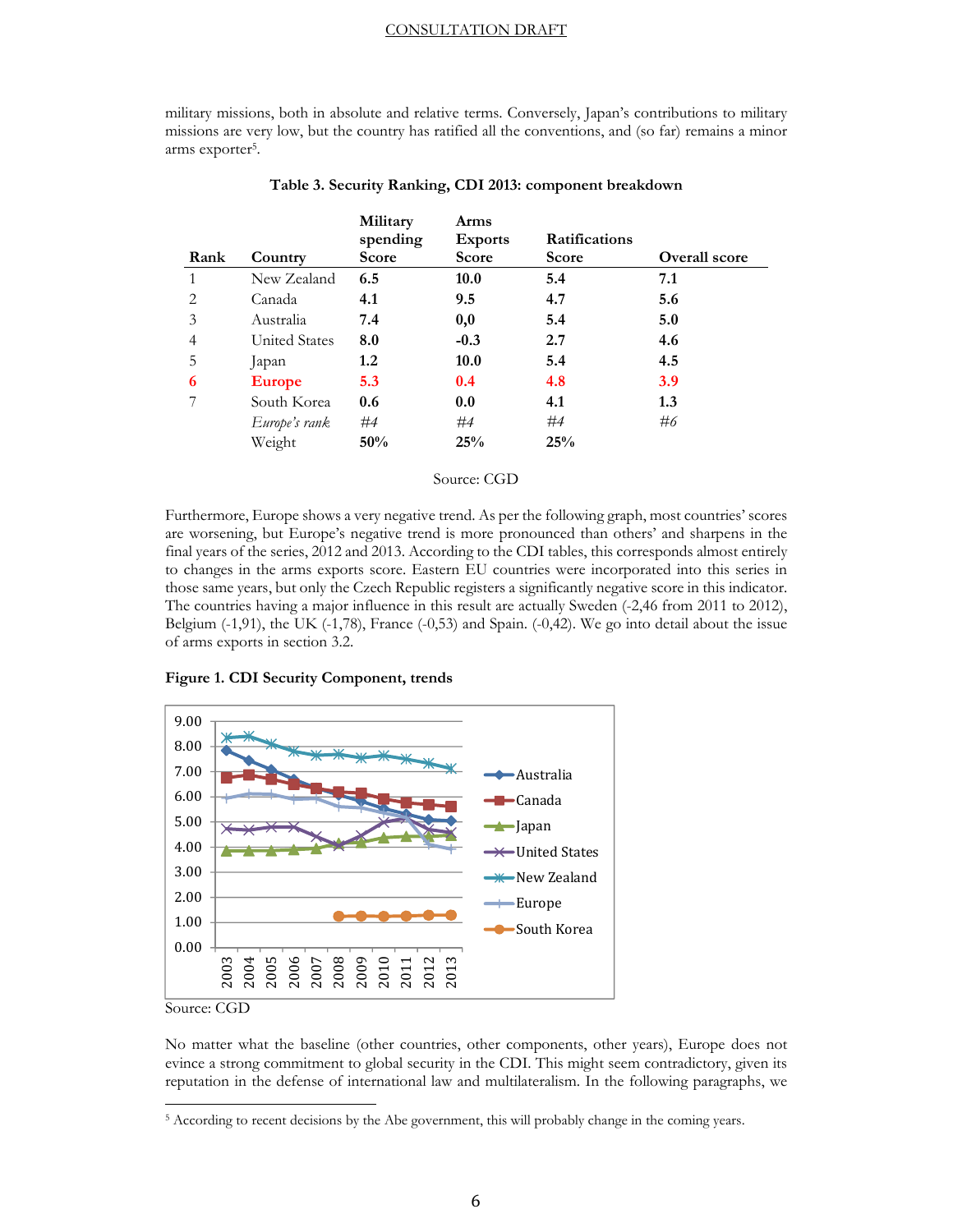will provide a detailed description of Europe's score in each indicator based on micro-data provided by CGD, with the aim of explaining this paradoxical score.

#### **2.1. European participation in security regimes**

Despite its normative approach to international security, the EU does not obtain the maximum score in the security regimes indicator but stands in fourth position, behind New Zealand, Japan, and Australia (which do meet the totality of the criteria considered by the CDI).

This indicator takes into account the ratification of eight international norms, seven of which regulate the proliferation of different types of armament (nuclear weapons, chemical weapons, and conventional weapons), with the eighth convention establishing the International Criminal Court. These are all global initiatives and therefore do not include the Conventional Armed Forces in Europe (CFE) Treaty, which is the only agreement in the conventional weapons field that has shown reduction in the most offensive categories of military weaponry in Europe.

| Topic                              | Convention                                                        | Year | # signatories |
|------------------------------------|-------------------------------------------------------------------|------|---------------|
| Nuclear Weapons                    | <b>Non-Proliferation Treaty</b>                                   | 1968 | 191           |
|                                    | <b>Comprehensive Nuclear Test-Ban</b><br>$\blacksquare$<br>Treaty | 1996 | 183           |
| Chemical and Biological<br>Weapons | <b>Chemical Weapons Convention</b><br>$\overline{\phantom{0}}$    | 1997 | 190           |
| Conventional Weapons               | <b>Biological Weapons Convention</b><br>$\blacksquare$            | 1972 | 173           |
|                                    | Convention on Certain Conventional<br>$\blacksquare$<br>Weapons   | 2001 | 119           |
|                                    | <b>Convention on Cluster Munitions</b>                            | 2008 | 116           |
| Justice                            | <b>International Criminal Court</b>                               | 1998 | 123           |

#### **Table 4. Security conventions monitored in the CDI**

#### Sources: Own elaboration based on CGD micro-data and sources

The majority of countries included in the CDI have ratified the majority of conventions taken into account by the index. In other words, the scores in this indicator are close to the maximum, the US being the only remarkable exception. However, four EU countries (Slovakia, Poland, Finland, and Greece) have ratified only seven of eight treaties. This has a relatively big impact on this indicator, which may actually have no impact on international security and development.

The four missing points in Europe's score all relate to the same convention: the convention on cluster munitions. According to the Cluster Munition Campaign<sup>6</sup>, European countries that have not completely banned cluster munitions argue that they cannot join the convention due to national security reasons, and that they maintain their production and stock capacities for defensive purposes only. Poland, for instance, participated in the Oslo process that led to the convention, but it has not ratified the convention because Polish companies continue to produce cluster munitions exclusively for the Polish armed forces.

In conclusion, the reluctance of Slovakia, Poland, Finland, and Greece to cease domestic provision of cluster munitions would seem to have no impact on global security, although it does impact the EU's score. Still, the EU's score is relatively high when compared to that of the US, which as a

<sup>&</sup>lt;sup>6</sup> www.the-monitor.org is a web resource edited by the International Campaign to Ban Land Mines and the Cluster Munition Coalition that monitors progress by states in the signature and ratification of conventions on land mines and cluster munitions.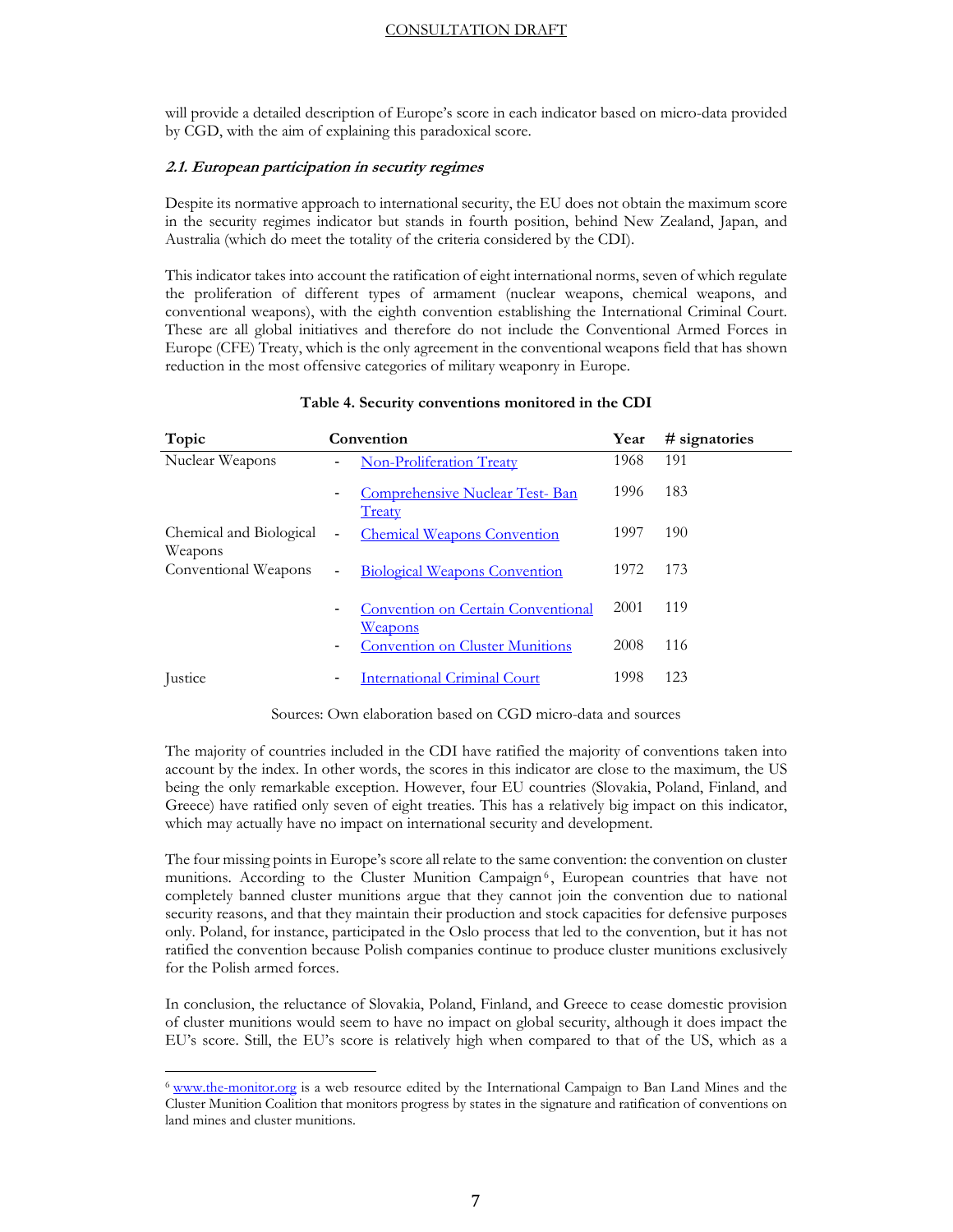relevant arms producer and exporter has signed only four of the seven arms conventions and refuses to join the International Criminal Court. Indeed, the most significant difference in whether a country accepts international norms on security issues can be found between the CDI countries and emerging powers like China or India.

#### **2.2. Global responsibility of the European arms industry**

The arms export indicator of the CDI penalizes arms exports to totalitarian and militaristic regimes by weighting major conventional weapons by the recipient's Voice and Accountability<sup>7</sup> score and by its military spending. Some European countries like Sweden score worse than the US (-13.4 versus - 0.3) in this indicator. The European aggregated score (4.8) is also disappointing and is far below that of New Zealand (10), Japan (10), or Canada (9.5).

This result is counterintuitive, for several reasons. The international arms market is controlled by the US and Russia, which account for more than half of its volume (SIPRI, 2015). Furthermore, European countries have voluntarily adopted a Code of Conduct on Arms Export which is motivated by "the special responsibility of arms-exporting states" and Europe's determination "to prevent the export of equipment which might be used for internal repression or international aggression or contribute to regional instability" (EU, 1998: 1 and 2). Furthermore, the EU Institutions have explicitly declared their "aim of avoiding that EU-manufactured weaponry be used against civilian populations or aggravate existing tensions or conflicts in developing countries" (EU, 2006). Finally, some of the most irresponsible arms exporters according to the CDI, such as Sweden, enjoy a very positive reputation in terms of development issues.

Regarding the first remark, it must be said that exports to authoritarian/militaristic countries are expressed in the CDI in terms of the exporter's gross domestic product (in order to capture policy commitment rather than industrial capacities), and therefore relatively small countries (like Sweden) can obtain a very negative score in this indicator. As a matter of fact, according to the SIPRI (2015), Sweden's armament industry is among the world top ten, as are France's and the UK's.

So the European arms industry is somewhat relevant and can have a relatively negative impact in developing countries, if it is not well regulated. In fact, the CDI is questioning the effectiveness of the EU code of conduct in regulating arms exports. This voluntary norm states only a few criteria about the awarding of an export license by member states, including the respect of human rights in the country of destination, or that country's relative levels of military and social expenditure, with a view to avoiding excessive diversion toward armaments of scarce human and economic resources.

In theory, the criteria of the EU code of conduct should hinder exports to the type of recipient countries that are penalized in the CDI; but in practice, license awards are decided by each Member State, which can lead to different interpretations around potential consequences in the supply of arms to non-democratic countries. Furthermore, the EU Member States and Institutions can perceive in less-than-fully democratic countries important allies for purposes of global security, thus authorizing arms exports to said countries. Such an action would be penalized by the CDI, although it may not respond to a lack of responsibility and control.

The countries signaled by the CDI based on aggregated data on arms exports, accountability, and military expenditure have also been criticized by various NGOs for specific sales operations. For instance, the Campaign against Arms Trade has denounced the use of UK weapons for repression in

<sup>7</sup> The Voice and Accountability Indicator captures perceptions of citizen participation, freedom of expression, freedom of association, and freedom of press and media. It is part of the Worldwide Governance Indicator and is used by the CDI to identify exports to totalitarian regimes, which should be penalized according to the CDI security component rationale. http://info.worldbank.org/governance/wgi/index.aspx#doc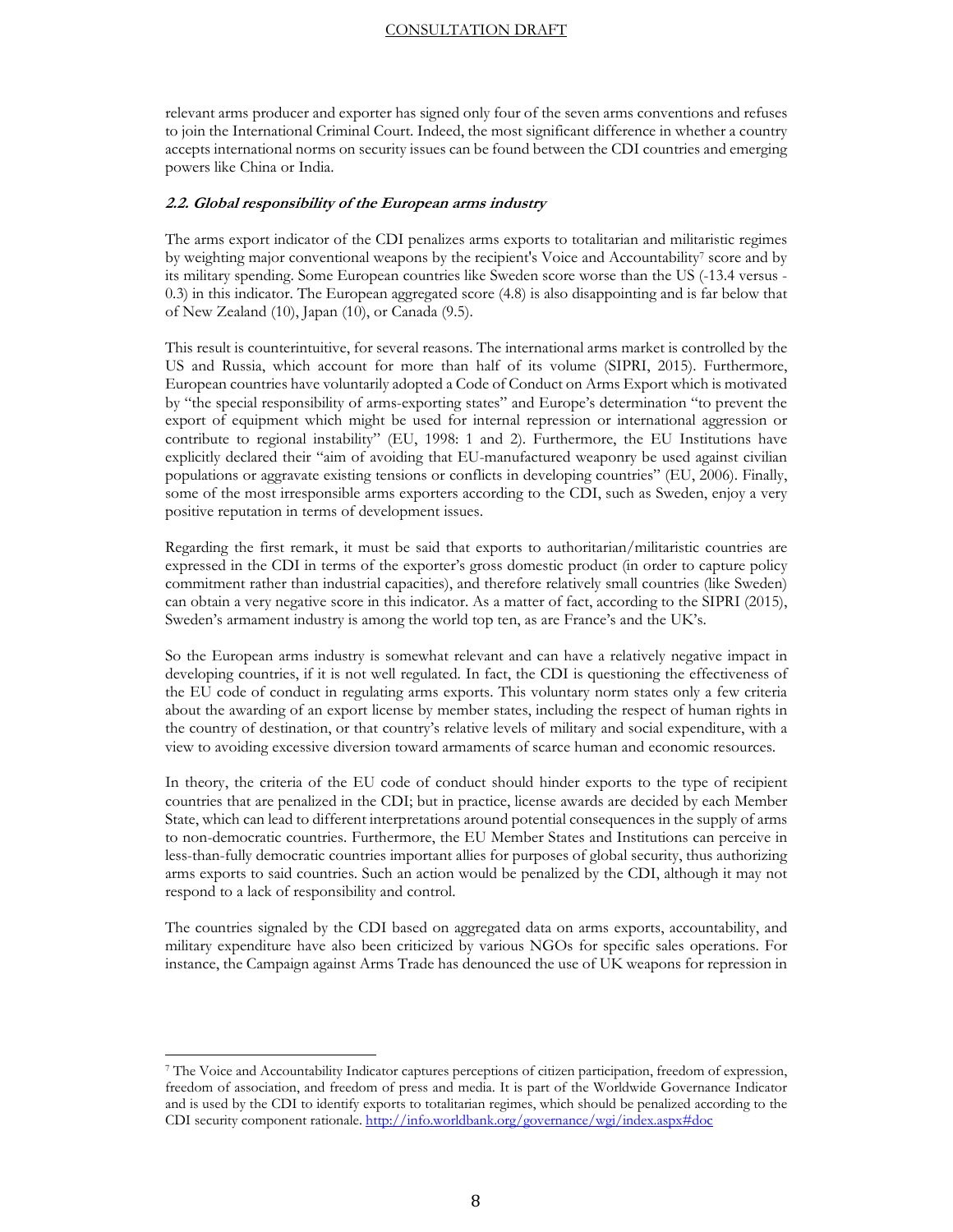Egypt, Hong Kong, Bahrain, and Kuwait, and against the people of Gaza, while Svenska Freds has denounced the supply and technical assistance of Swedish companies to the Saudi Arabian regime8.



**Figure 2. European countries in the arms export ranking9**

Source: CGD

l

In addition to the reporting system framed under the EU Code of Conduct on arms exports which makes it possible for civil society organizations to highlight controversial operations, most European countries will shortly publish annual reports on arms exports following to the signature of the UN Arms Trade Treaty (ATT) (UN, 2013). All EU member states but Cyprus and Greece have ratified the Treaty. With regard to NATO, Norway has ratified the treaty but neither United States nor Turkey have ratified it (though both have signed), and Canada has not even signed it.

The first reports to be published upon the basis of the ATT are due by May 31, 2016, and they should include all advanced conventional weapons, including tanks, armored combat vehicles, artillery systems, military aircraft, military helicopters, naval vessels, missiles, missile launchers, small arms and light weapons, and combat support equipment. It should also include parts, components, and/or technology to manufacture, modify, or repair the covered items. The ATT will cover all kinds of international transfers: imports, exports, transit, transshipment, or brokering of conventional arms,

<sup>8</sup> See www.caat.org.uk and http://www.svenskafreds.se/. According to recent news, Sweden will limit arms exports to Saudi Arabia in the following years following to advocacy from civil society organizations. This should have a significant and positive impact on its score. However, unlike most of the CDI indicators which are based on yearly performance and are very sensitive to positive and negative changes, this indicator is based on a five-year average and may not have an immediate effect on Sweden's rank.

<sup>9</sup> As per Figure 2, Sweden and France have the two worst scores in Europe. The report on the implementation of the EU Code of Conduct confirms that both export a large quantity of weapons to countries that carry a large arms-transfer penalty in the CDI: Pakistan (-12.73) and Algeria (13.31) are two important importers from Sweden (€68M and €19M, respectively) and from France (€254M and €26M, respectively) (EU, 2014a).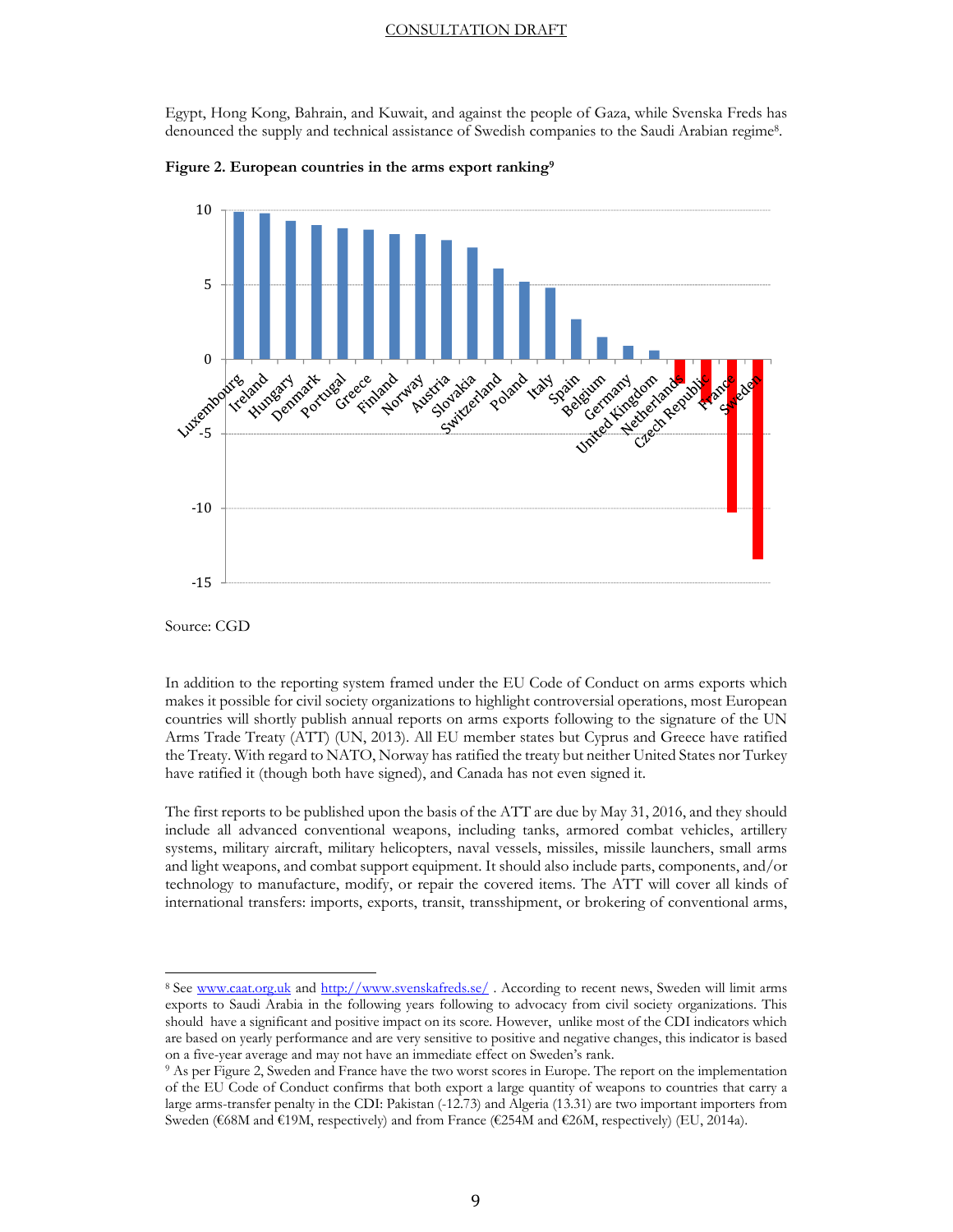whether the transfers are state-to-state, state-to-private end-user, commercial sales, leases, or loans/gifts.

#### **2.3. Europe's military contributions to international missions**

Again, Europe's involvement in global security seems insufficient according to the CDI indicator measuring military contributions to international missions motivated by humanitarian or global security concerns. Contributions from the United Kingdom, France, and Finland do seem to be in line with their financial capacity, but other European countries that are wealthy and influential actors in the international arena do not contribute to international military missions as much as they could. How is it that Germany ranks as the 19<sup>th</sup> contributor to international military missions<sup>10</sup>?

This indicator faces certain methodological constraints that must be taken into account when interpreting its data. First, contributions to official UN Peace Keeping Operations (PKOs) do not depend on a given country's commitment around each specific crisis, but on a complex quota system adopted by the UN Assembly and based on parameters including the relative economic wealth of Member States, membership in the Security Council, etc. Thus only a few European countries (group A on the official scale) can actually make an outstanding contribution to UN PKOs; most European countries stand in group B, while other relatively low contributors appear in other groups: the Czech Republic, Slovakia, Hungary, and Poland.

Secondly, although the CDI includes non-UN PKOs, this poses additional problems as the recognition of legitimate international interventions can be subject to question. According to methodological papers of the CDI, international missions scored positively only when mandated by a legitimate international body, such as the UN Security Council, or NATO in the case of the former Yugoslavia, but excluding international coalitions such as in the case of Iraq post-Saddam Hussein<sup>11</sup>. This suggests that regional organizations (such as NATO) not subordinated to the UN Security Council may legitimize a PKO, but international *ad hoc* coalitions cannot, even if they have the same composition.

A similar question arises when measuring contributions to sea-lane protection: which maritime operations are to be considered necessary to global security, and which are not. The current scoring system probably underestimates Japan's or Australia's contributions to Asian maritime security, as it attributes scores to nations without navies (e.g., Austria).

Thirdly, financial budgetary support to the various donor committees that reinforce most international security missions is not taken into account. This excludes most maintenance and operational costs that clearly exceed those reimbursed by the UN, therefore failing to give a full picture of financial commitments. These excluded expenditures can be huge in Afghanistan-type operations and are distributed according to the rule 'costs lie where they fall' – meaning that intervening countries will not be reimbursed, and costs will not be reallocated to Member States in the framework of the UN quota system. The CDI criterion therefore penalizes countries (like those in Europe) that have invested in power-projection capabilities (including expeditionary armed forces, advanced equipment, rapid-reaction forces, and command and control).

Fourthly, while the indicator penalizes maintenance and equipment expenditures, it rewards personnel contributions. By monetizing individuals in order to integrate them into a military contribution indicator, the CDI may underestimate commitment by richer countries that contribute with financial resources, while others contribute only manpower, which reduces national expenditure

<sup>10</sup> According to CDI data (military contributions as a percentage of GDP), five rich countries stand out as relatively significant contributors to international military missions: the US (0.153%), Norway (0.151%), UK (1.50%), France (1.47%), and Austria (1.42%). Despite the fact that three European countries are on this list, Europe's overall average is at 1.01%)

<sup>11</sup> See the CGD methodological note on this component of the CDI: O'Halon and de Alburquerque (2004).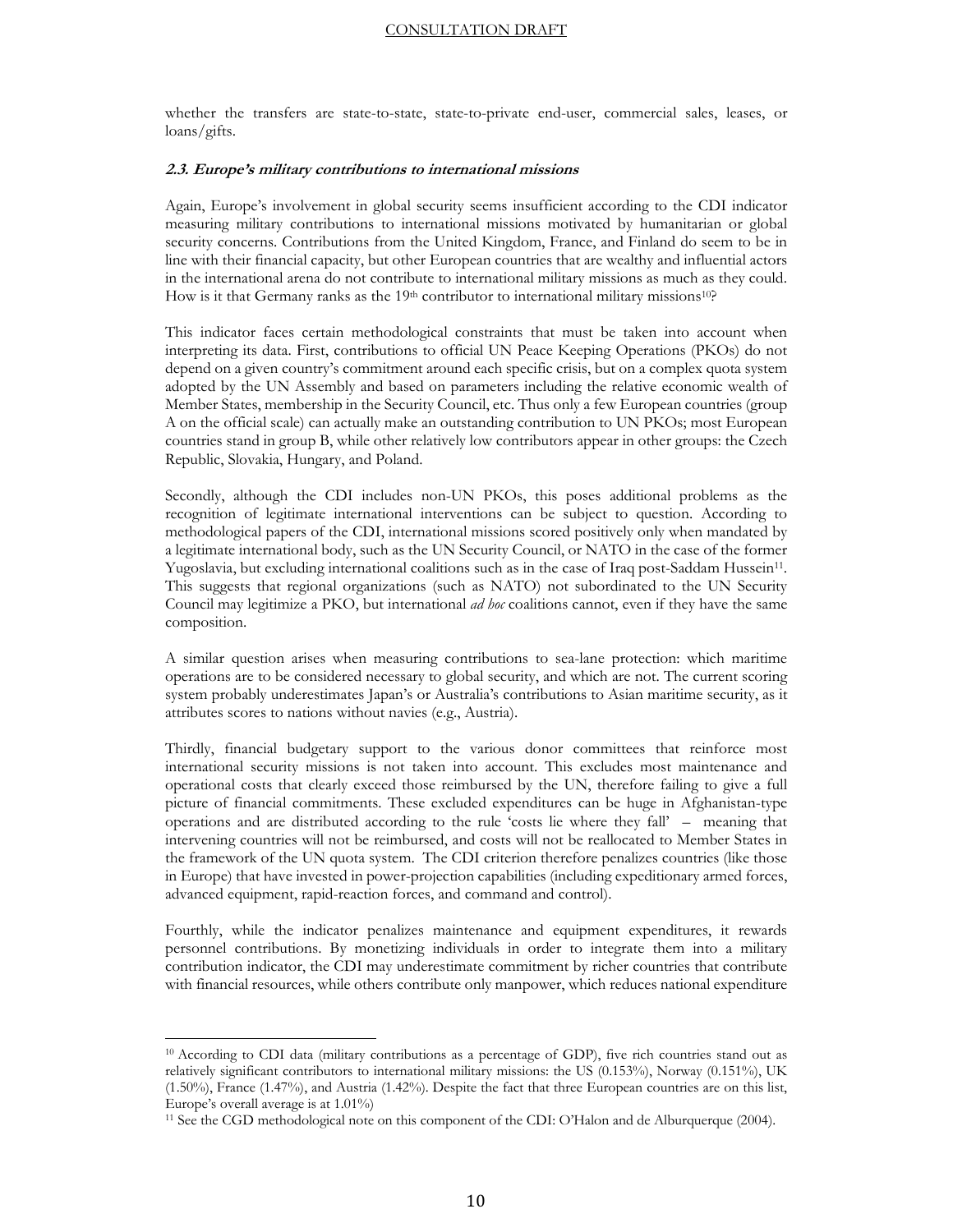to minimum and may even produce certain financial returns (as in some cases the UN per diem may exceed nationally standard salaries).

Finally, as explained in the following section, the CDI does not measure preventive contributions to global security such as technical assistance packages, some of which are specifically tailored to meet the needs of the security and development nexus<sup>12</sup>.

Despite such methodological considerations, the indicator raises what is probably the most relevant question regarding Europe's involvement in global security: is Europe's contribution to military missions in line with its economic and political capacities? Probably not.

On the one hand, and according to a FRIDE report using NATO data (Keohane, 2012), while the US spent \$785 billion on defense in 2010, NATO-Europe spent only \$275 billion. Furthermore, Europeans can scarcely manage to deploy and sustain 100,000 soldiers for external operations, while the US can deploy around 400,000. On the other hand, the strategic culture of the EU member nations is less prone to military operations than other CDI-assessed countries, with the exception of Japan. As many global polls show (e.g., Transatlantic Trends of the German Marshall Fund), EU countries are reluctant to deploy troops for combat missions. Both factors, capacity and willingness, explain the low EU profile in military affairs.

#### **3. European-like contributions to global security**

#### *The limits of PKO interventions from a development approach*

Contributions to PKOs and humanitarian intervention is the most important indicator in the security component of the CDI, but its value is actually decreasing in terms of the international agenda, and this has much to do with the security-development nexus approach. First, PKOs do not address interim structural reforms, while cooperation on Security Sector Reform (SSR) does. Also remarkable is that SSR requires longer-term activities and a greater means for capacity-building than is usually the case for peace-keeping operations13.

Second, military operations can assist nation/governance-building programs, but they cannot replace them. Peace-keeping operations may include development measures alongside military planning, but these tend to focus on rapid amelioration of the population where military forces are operating, in order to provide active troops with a friendly environment. Long-term security and development require specific planning and civilian leadership in order to integrate security into broader governance planning.

Third, PKOs tend to be reactive rather than preventive and thus become operational in the worst scenarios: following armed conflicts, amid internal divisions, rivalry, and poor governance. Preventive international contributions (for instance, all the EU civilian missions framed under the Common Security and Development Policy) can also reinforce the security-development nexus.

#### *Civilian missions, genuinely European contributions to security*

l

Currently, EU civilian missions are probably the best example of a genuinely European contribution to security that cannot be captured by military indicators. The EU has long been approving and

<sup>12</sup> The CDI measures inputs rather than outputs, which is consistent with the concept of policy commitment, but which may yield positive scores for ineffective interventions that demand more and more resources (Iraq, Libya, Mali, Guinea, Afghanistan).

<sup>13</sup> According to the EU definition, capacity building activities include, inter alia, access to international instruments, political dialogue, technical cooperation (including joint research and innovation), training (knowledge transfer) and skills development (management and governance) and the provision of essential equipment and material. With regard to funding, the EU has channeled through the African Partnership Facility more than EUR 1.2 billion to African peace-building efforts (EU Treaties forbid common funding for operations having military and defence implications but for SSR programs including military forces).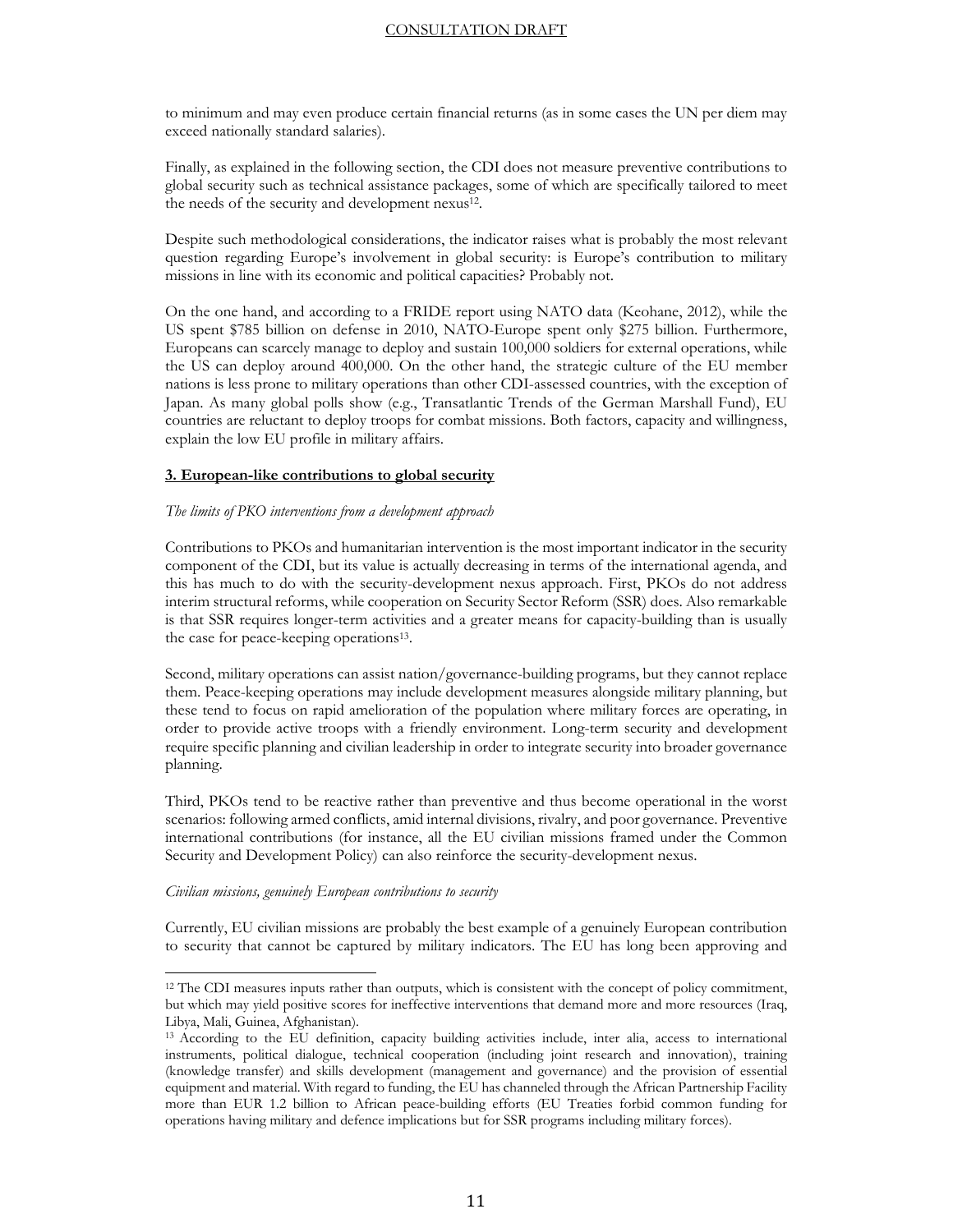carrying out civilian missions devoted to improving that nexus on several continents. Some of these missions have been designed as a contribution to post-conflict missions (EUPOL in Afghanistan, EUJUST LEX in Iraq) while others have been manifested to reinforce governance in failing states (EUCAP Sahel in Mali and Niger, EUSEC in RD Congo), or to promote the rule of law in third countries (EUJUST Themis in Georgia). The EU has also dedicated several military missions to training armed forces in those countries whose future security depends on the reliability and preparedness of their military forces (EUSSR Guinea Bissau), or to empowering local maritime forces against piracy (EUCAP Nestor in Seychelles, Djibouti, Tanzania, Yemen, and Somalia). These missions are not taken into account in the CDI component<sup>14</sup>.

#### *Security Sector Reform, a key area of the security-development nexus*

Security Sector Reform, which involves both military and non-military tools, is a key area of the security-development nexus, as explained in section one. It offers a strong proof of commitment to development, as it consists in reinforcing a country's capabilities for ensuring its own security. In order to provide greater security, EU SSR seeks to enable developing countries to manage and oversee national forces and institutions in a more accountable, affordable, and sustainable manner.

Local ownership is a precondition for security and development, in line with the consensus on development cooperation effectiveness; thus EU missions must be tailored to every specific intervention, in order to include the proper combination of EU security tools. The EU experience shows that SSR missions demand not only military expertise (as in the past) but also civilian expertise. The EU teams are composed of practitioners, logisticians, planners, trainers, and all kinds of experts relevant to SSR functions. Enlargement of the dimensions, actions, and timing of EU missions is now being perceived through a comprehensive approach that exceeds traditional civil-military cooperation.

<sup>14</sup> EU capacity building can take the form of training, mentoring and support. Equipment provided to partners may range from communications hardware, life support and field amenities, medical, transport and other facilities to force protection equipment.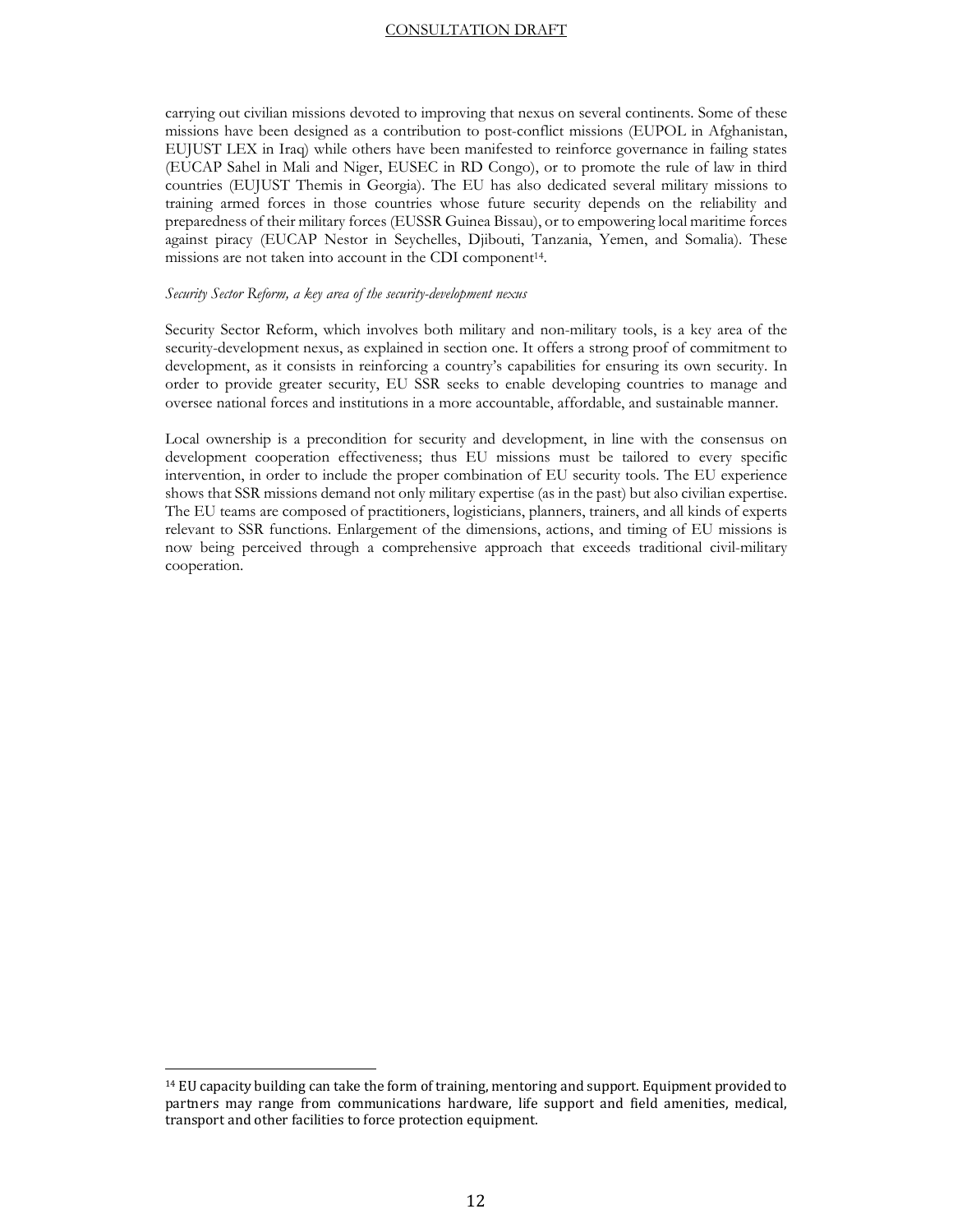### **Box 2: EU Civil Missions**

| Type                                              | Name                                   | Year       | Description                                                                                                                                                                                                                                                               |
|---------------------------------------------------|----------------------------------------|------------|---------------------------------------------------------------------------------------------------------------------------------------------------------------------------------------------------------------------------------------------------------------------------|
| Police Missions                                   | <b>EUPOL</b> Afghanistan               | 2007-2016  | Building a civilian police service that operates within an<br>improved rule-of-law framework and in respect of human rights.                                                                                                                                              |
|                                                   | <b>EUPOL COPPS</b>                     | 2006-2015  | Reforming and developing the Palestinian police and judicial<br>institutions with a view to increasing the security of the<br>population, in line with the establishment of the rule of law.                                                                              |
| Justice Missions                                  | <b>BUILST LEX-Iraq</b>                 | 2005-2013  | Supporting and training judges, prison officials, and other justice-<br>sector workers in Iraq, to improve the rule of law and protection<br>for human rights.                                                                                                            |
|                                                   | EUJUST<br><b>THEMIS/Georgia</b>        | 2004-2005  | Supporting the Georgian authorities in addressing urgent<br>challenges in the criminal justice system, and assisting the<br>Georgian government in developing a coordinated overall<br>approach to the reform process.                                                    |
| Capacity Building<br>Missions                     | <b>EUCAP</b> Nestor                    | $2012 - ?$ | Assisting host countries in developing a self-sustainable capacity<br>for continued enhancement of maritime security, including<br>counter-piracy and maritime governance.                                                                                                |
|                                                   | <b>EUCAP</b> Sahel Niger               | $2012 - ?$ | Helping establish an integrated, coherent, sustainable, and<br>human rights-based approach among the various Nigerien<br>security actors in the fight against terrorism and organized crime.                                                                              |
|                                                   | EUCAP Sahel Mali                       | 2014-2015  | Supporting the Malian state to ensure constitutional and<br>democratic order and the conditions for lasting peace, as well as<br>to maintain its authority throughout the entire territory.                                                                               |
| Common Security<br>and Defense Policy<br>Missions | <b>EUSEC RD Congo</b>                  | $2005 - ?$ | Providing practical support for security sector reform in the<br>DRC by giving advice and assistance directly to the competent<br>Congolese authorities.                                                                                                                  |
|                                                   | <b>EU SSR Guinea-</b><br><b>Bissau</b> | $2008 - ?$ | Providing advice and assistance on reform of the security sector<br>in Guinea Bissau in order to contribute to creating the conditions<br>for implementation of the National Security Sector Reform<br>Strategy.                                                          |
| <b>Unarmed Missions</b>                           | <b>EUAM Ukraine</b>                    | 2014-2016  | Supporting the elaboration of revised security strategies and the<br>rapid implementation of reforms, in coordination and coherence<br>with other EU efforts, as well as with the OSCE and other<br>international partners.                                               |
| <b>Border Assistance</b><br>Missions              | <b>EUBAM Rafah</b>                     | 2005-2015  | Keeping the crossing-point open and properly functioning in<br>accordance with the Agreement on Movement and Access. Also<br>intended to build trust between the Israeli government and the<br>Palestinian authorities                                                    |
|                                                   | <b>EUBAM Libya</b>                     | 2013-2015  | Advising, training and mentoring Libyan authorities in<br>strengthening the border services in accordance with<br>international standards and best practices, and advising on the<br>development of a national Integrated Border Management (IBM)<br>strategy.            |
| Law Missions                                      | <b>EULEX Kosovo</b>                    | 2008-2016  | Monitoring, mentoring, and advising whilst retaining some<br>executive responsibilities in specific areas of competence, such<br>as war crimes, organized crime, and corruption.                                                                                          |
| Monitoring Missions                               | <b>EUMM</b> Georgia                    | 2008-2013  | Monitoring and analyzing the situation as it pertains to the<br>stabilization process, normalization building, and the return of<br>internally displaced persons and refugees, and contributing to the<br>reduction of tensions through liaison, facilitation of contacts |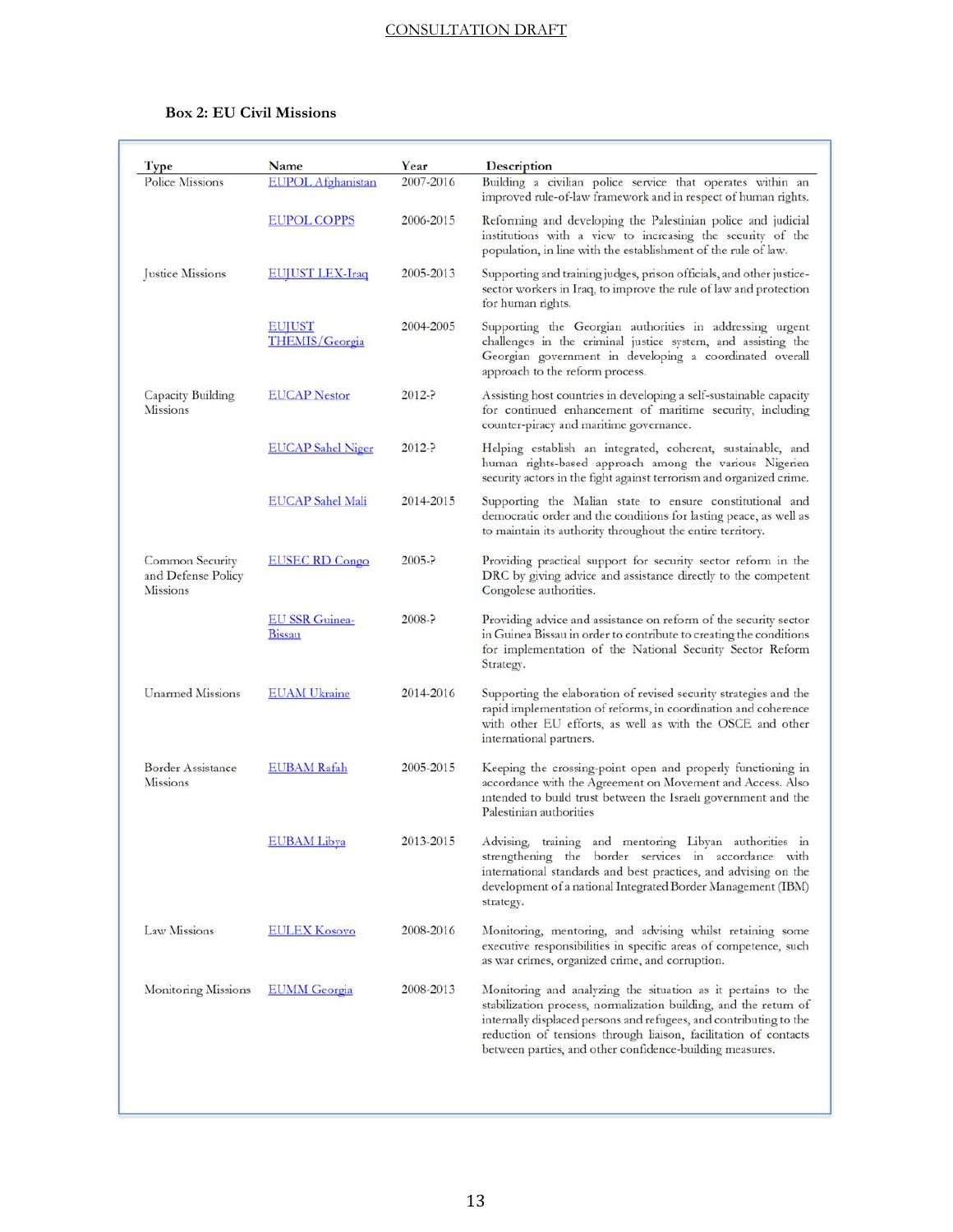The EU's SSR activities comprise several actors, including armed and security forces and judiciary, penitentiary, customs, and safety agencies. They also include non-state actors such as militants, guerrillas, insurgents, and private security forces. SSR features advice and training to legislative and executive members, and to both government and non-government institutions.

#### *Europe, a key player in global security?*

The above-explained activities, along with aid programs for humanitarian action and post-conflict reconstruction, demand significant financial commitment, and Europe's relatively low involvement in international military missions has been more than compensated by these types of contributions. This situation has often been described as: "Europe doesn't play, but they pay". This notion reflects the perception that countries leading in terms of military intervention deserve more visibility and credit than those behind the scenes, making the military leadership possible through their support.

In recent history, there has been an obvious division of labor in global order issues: the US has specialized in armed interventions and accumulated hard power, while Europe has specialized in international cooperation and accumulated soft power. This is changing slowly, though probably too slowly to effectively address today's security challenges, specifically in the European neighborhood. In Mali, for instance, it became evident that Europe could not rely on other players, and still did not intervene jointly. Some experts believe that US involvement in the *Tax Justice Network* (TJN), current crises in the Mediterranean countries will probably not be as intense and prolonged as needed, and the way in which European interventions can compensated for this is not clear (Arteaga 2013, 2014).

For European countries, it is easier to mobilize public opinion and financial support for non-military interventions. For the EU Institutions, military interventions are not even an option. The first EU comprehensive strategy for Sahel, for instance, did not even have a military component, and for the European Parliament this was among the factors that favored Northern Mali's takeover by Al Qaeda. Currently, the EU approach to this region does have a security component, but not a military component. Vice-president Mogherini has appointed security experts with a police background to the different EU delegations in the region, but no intelligence or military advisor currently forms a part of EU capacities in the field. A similar assessment could be made of the EU approach in the Horn of Africa.

Today, the EU as a whole has neither its own military capacities nor a military budget, so it is contingent upon Member States to involve themselves in military interventions. However, the EU has been developing a modest capability for crisis management, in order to promote and coordinate European interventions. The EU has developed its own military command structure and a force of Battle Groups, which are battalion-type units that rotate duty as stand-by rapid-reaction forces. So it could be said that the EU not only pays, but it also enables the 'play' of other countries in military solutions.

Nevertheless, such developments are merely ready for planning and advising functions, not for carrying out complex coalitions and to commit national forces and operational headquarters. Thus, European countries remain at the core of the decision-making process and have the final say on military interventions. The more limited, peaceful, and proximate the mission in question, the easier it becomes to speed the decision-making process, recruit human and material resources, and advance the deployment schedule.

Finally, it should be noted that EU common funds cannot be earmarked for military operations. Thus, the burden of the contributions lay on the participant countries through a negotiation mechanism (Athenea) that may delay the operation (with prior authorization by national parliaments also adding time and complexity to the decision making).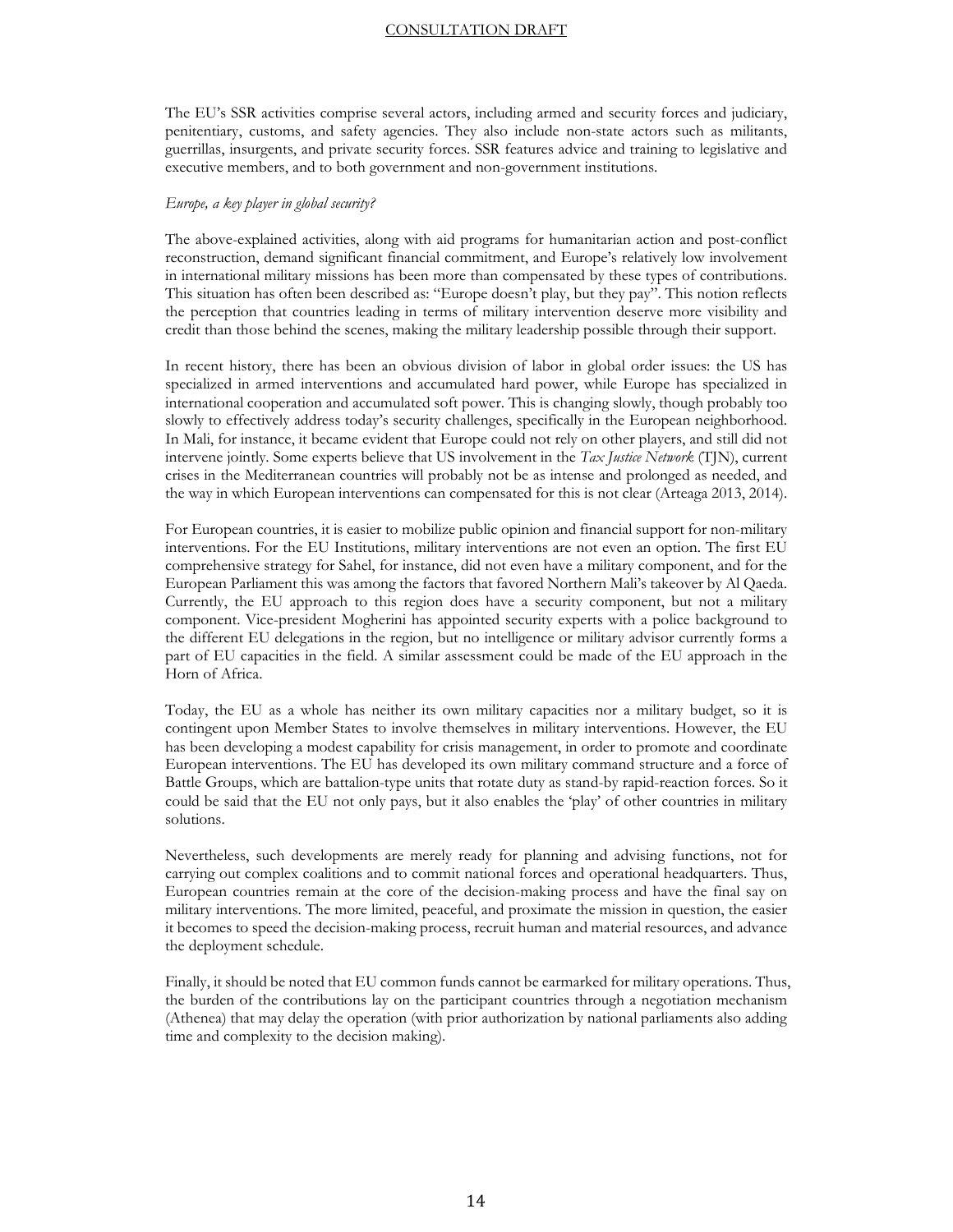#### **4. So, is Europe a responsible actor in global security or not?**

Europe's military contributions are not in line with its economic capacity, according to the CDI. This explains its mediocre score in the military expenditure indicator, which is the most relevant in terms of weight, and it is the main reason why Europe does not rank a showing of strong commitment to development in security policies.

In our view, Europe has been responsibly contributing to security in recent decades in a way that is genuinely European, complementing in this way the US military contributions to security. Furthermore, this sort of contribution has been in line with the current consensus on the securitydevelopment nexus.

In 2003, the European Union fixed the nexus between security and development in its European Security Strategy, where it recognized that 'security is a precondition for development'. A specific declaration of the EU Council (EU, 2007) on the security-development nexus advocated increased policy coherence and international actor coordination, and it identified SSR as a priority area. We consider that the EU has been consistent to this vision and has significantly contributed with civilian missions, with technical assistance, and with financial contributions to post-conflict reconstruction, preventive missions, and SSR.

In other words, we could say that what the CDI is highlighting Europe's unbalanced – rather than low – contribution to security. But at the same time, this justification has one main weakness that ought to be overcome by the European institutions and countries. The US-EU division of labor in security matters is no longer valid, specifically within the European 'neighborhood'. Europe's bias towards non-military missions, and toward non-personnel contributions to military missions will probably not be taken up by other contributors. The case of Sahel, as explained in the previous section, is a good example of this.

So, three main recommendations can be drawn from our analysis: two addressed to policy-makers in Europe and one to policy analysts in Europe and elsewhere.

#### **4.1. Enlarging the scope of the analysis when assessing countries' contributions to development.**

As explained in section one, it is difficult to capture in one single figure a given country's performance around an issue which is undergoing conceptual enlargement/refinement, but we find that indicators such as the CDI security component should attempt to capture other dimensions of security, and to keep track of specific commitments in the security-development nexus. We feel that cooperation in the field of SSR, both in military and non-military capacities, could be an indicator for both. Also, if data are available, the military expenditure indicator could be enlarged and renamed as a *security* expenditure indicator, including civilian missions.

#### **4.2. Increasing the autonomy of the EU to conduct civil-military operations in its extended neighborhood.**

In the end, the debate on Europe's contribution to development through security is linked to the debate on the integration of EU defense policies. And while such integration may seem fairly reasonable, it is simply not going to happen.

Integration seems reasonable because the best way for national governments to obtain political support for financial and personnel contributions to military interventions is by relying on the legitimacy of a joint EU decision and then assuming a share of its cost, as is the case when providing for any other common good. But this is clearly not in the cards, because this idea has been around for decades. The European political environment does not seem to favor integrationist agendas in current times, and in this specific policy area, we have recently experienced several critical junctures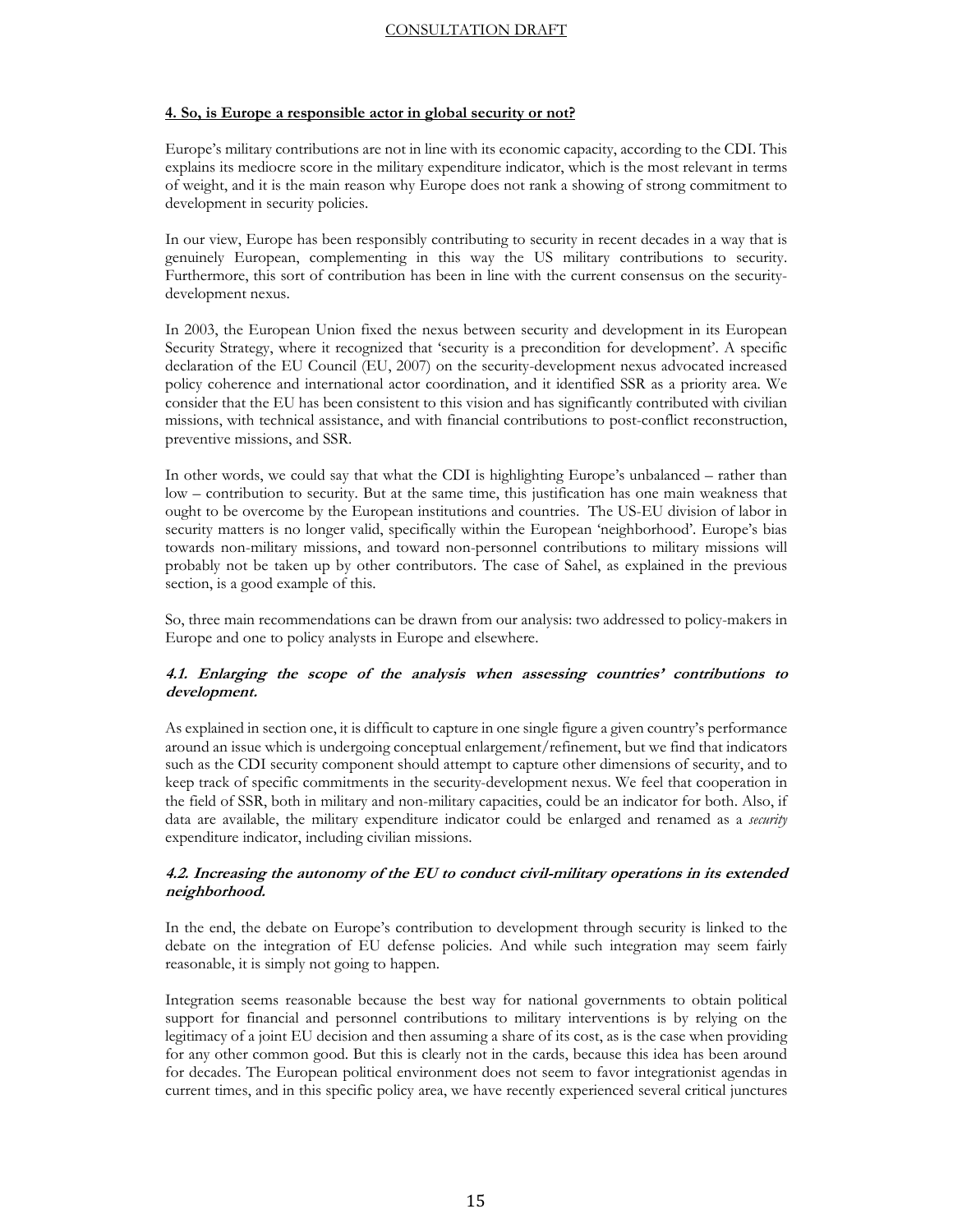at the European periphery (Libya, Mali, Syria, Ukraine) that ought to have allowed political leaders to make determinant decisions.

So, given this lack of momentum around maximalist plans for integration, the EU Institutions can only follow an incremental strategy of pursuing closer cooperation. Under this approach, the next step would be to put in place the financial instruments to cover military expenditures, as well as the achievement of common civil and military capabilities. Such a fund could increase the amount and scope of EU funding of military costs incurred by Member States in operations mandated by the EU.

As in other non-common EU policies (e.g., transport policy), these funds could incentivize the reinforcement of certain national capacities that are key to the Union as a whole in responding to international crises, thus co-financing national military expenditures which are in line with EU diagnoses and plans (as in the case of the Trans-European Transport Networks).

With an instrument of this kind, the leadership in military interventions would still belong to European Member States, and the logic of the EU as paying and enabling (rather than playing) entity would remain the same; the only difference would be that the destination of such funds would include peace-keeping and stabilization operations.

An increase in the EU's financial capacities for military action should be accompanied by two complementary actions. First, a review by the EU Institutions of the decision-making processes, in order to identify and remove bottle-necks for common actions, as in the case of Battle Group mobilization. Second, the promotion of a large-scale debate on Europe's responsibility in global security and its consequences on military (personnel and financial) contributions by Member States.

#### **4.3. Reviewing arms exports codes and index.**

Given the gap between CDI indicators and EU export codes, it is worth analyzing in depth the reasons for such discrepancy. Most EU societies and parliaments are very sensitive about arms exports, and EU standards are quite reasonable. From that perspective, CDI scores appear to be rather counter-intuitive. From the perspective of the CDI Index and several NGOs, the EU Code of Conducts may be insufficient for preventing arms exports to non-democratic countries. This might be due to the fact that the application of every criterion to a specific transaction relies on every Member State, but also to the fact that certain countries that rate a negative accountability score may actually be allies in global security issues for European countries, as they see it. Thus, such a review could be useful to help identify and compare, case by case, those countries and exports that contribute to widening the gap between CDI outputs and the EU perceptions.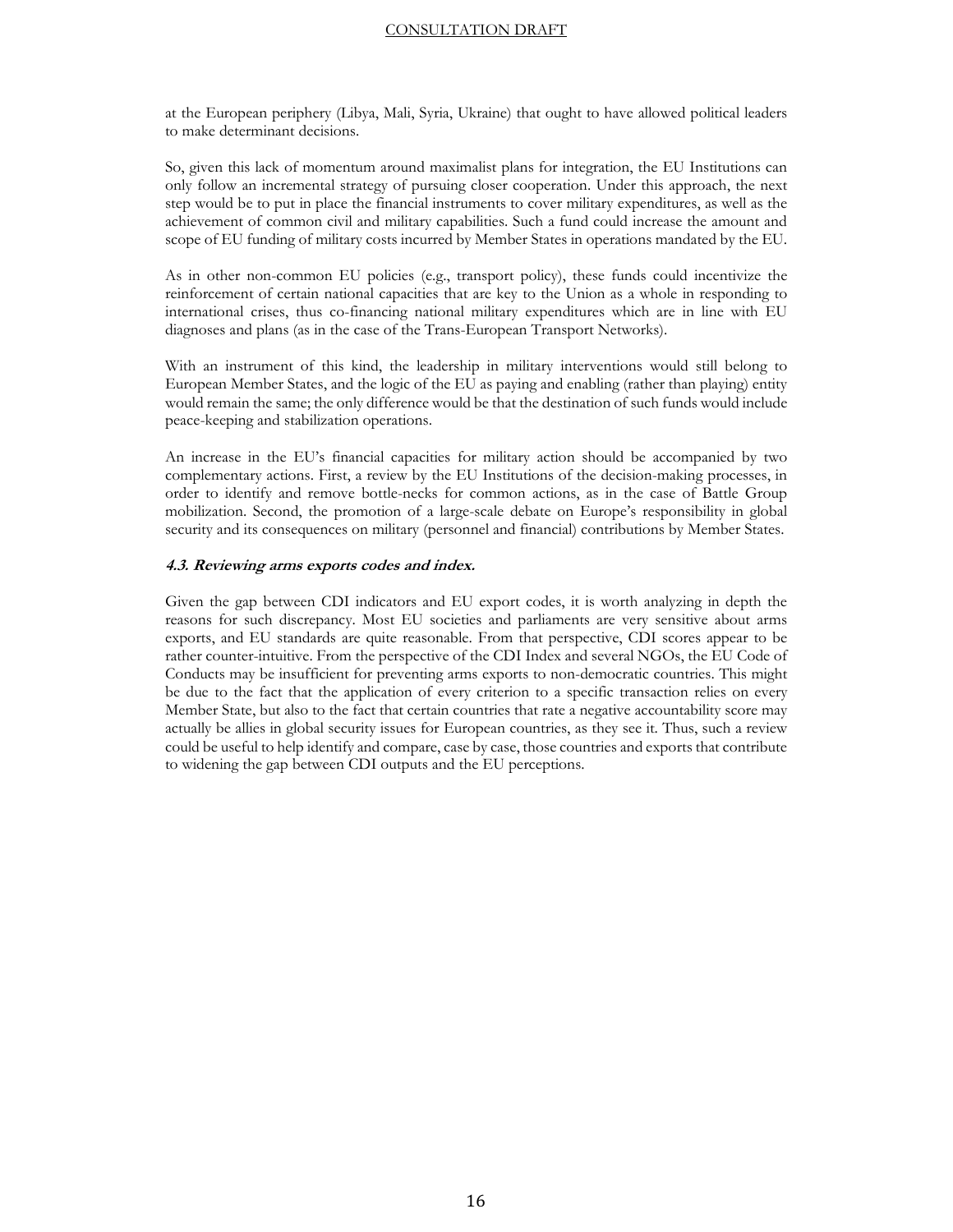#### **References**

Amer, R.; A. Swain and J. Öjendal. (2013), "Researching the Security-Development Nexus through a Multi-disciplinary Approach", *The Security Development Nexus,* New York: Antehm Press.

Arteaga, Félix (2013). "España, Mali y la operación Serval de Francia: ¿qué hacer y qué no? ¿Solos o en compañía de otros?", *Comentario Elcano*, 3/2013.

Arteaga, Félix (2014). "The European Union's role in the fight against ISIS", *European Leadership Network*. Tuesday 30 September 2014.

Boonstra, J, and N. Shapovalova (2012). "Thinking security, doing development? The securitydevelopment nexus in European policies towards Tajikistan", EUCAM Working Paper No. 12.

CGD (2014). Commitment to Development Index 2013 edition. Center for Global Development. http://www.cgdev.org/cdi

EU (1998). *European Union Code of Conduct on Arms Exports.* http://www.consilium.europa.eu/uedocs/cmsUpload/08675r2en8.pdf

EU (2003). *A Secure Europe in a Better World: European Security Strategy, Brussels, December 12th*. https://www.consilium.europa.eu/uedocs/cmsUpload/78367.pdf

EU (2006). *The European Consensus', Joint statement by the Council and the representatives of the governments of the Member States meeting within the Council, the European Parliament and the Commission on European Union Development Policy, 2006/C 46/01*.

http://ec.europa.eu/development/body/development\_policy\_statement/docs/edp\_statement\_oj\_ 24\_02\_2006\_en.pdf

EU (2007). *Security and Development, Conclusions of the Council and the Representatives of the Governments of the Member States meeting within the Council, 15097/07, Council of the EU 20-11-2007.*  http://register.consilium.europa.eu/doc/srv?l=EN&f=ST%2015097%202007%20INIT

EU (2009). *User's Guide to Council Common Position 2008/944/CFSP defining common rules governing the control of exports of military technology and equipment.*  http://register.consilium.europa.eu/doc/srv?l=EN&f=ST%209241%202009%20INIT

EU (2013). *Joint Communication, "The EU's comprehensive approach to external conflict and crises"*. http://eurlex.europa.eu/legal-content/EN/TXT/PDF/?uri=CELEX:52013JC0030&from=es

EU (2014a). *Fifteenth Annual Report according to Article 8(2) of Council Common Position 2008/944/CFSP defining common rules governing control of exports of military technology and equipment*. http://eeas.europa.eu/non-proliferation-and-disarmament/arms-exportcontrol/docs/15\_annual\_report\_en.pdf

EU (2014b). *Council conclusions on the EU's comprehensive approach*. http://www.consilium.europa.eu/uedocs/cms\_Data/docs/pressdata/EN/foraff/142552.pdf

EU (2015). *JOINT STAFF WORKING DOCUMENT. Taking forward the EU's Comprehensive Approach to external conflict and crises - Action Plan 2015*. http://data.consilium.europa.eu/doc/document/ST-7913-2015-INIT/en/pdf

Hurwitz, Agnès and Peake, Gordon (2004). "Strengthening the Security- Development Nexus: Assessing International Policy and Practice Since the 1990s*,* Conference Report", *International Peace Academy*, New York